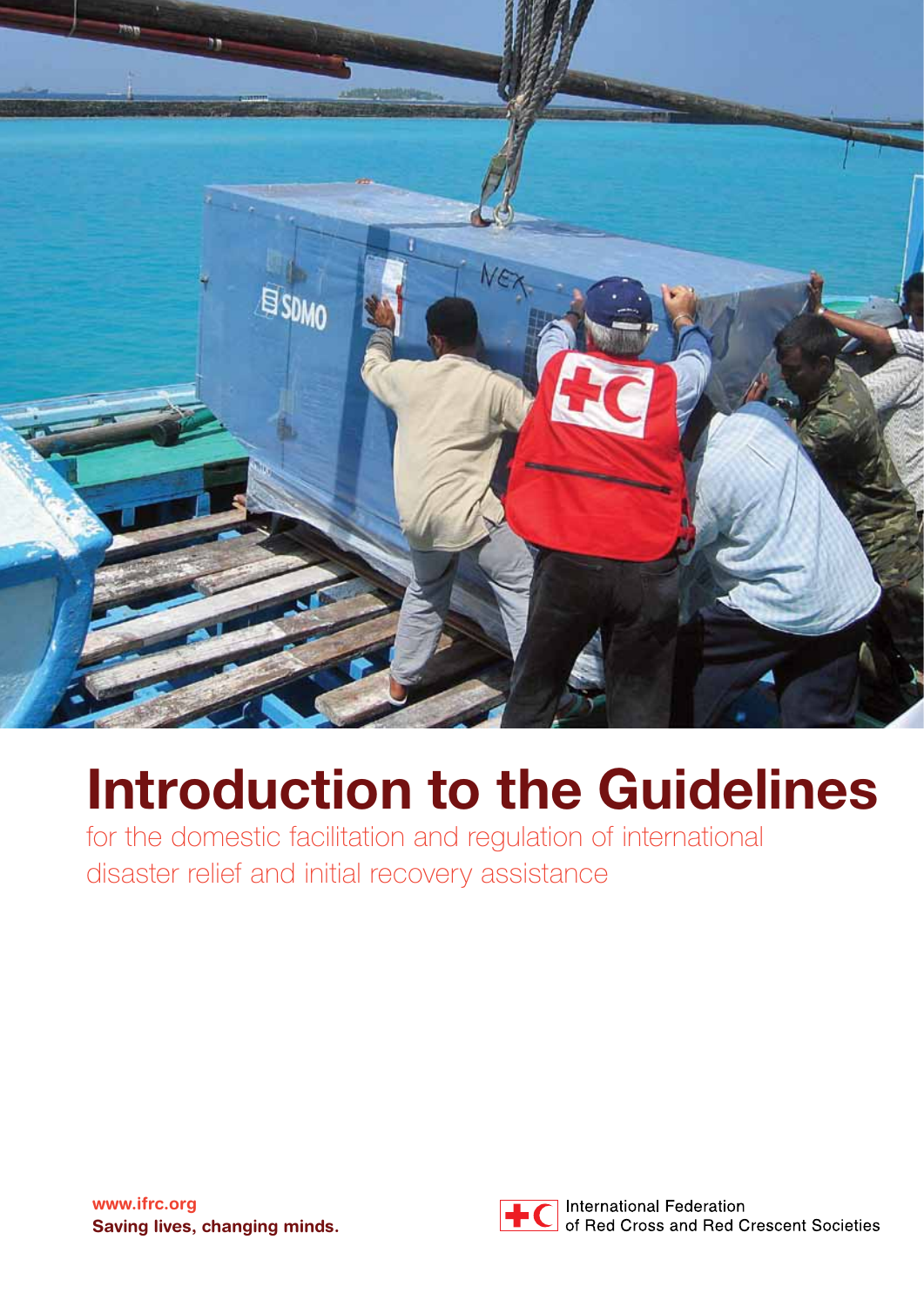#### About the IDRL Programme

The International Federation of Red Cross and Red Crescent Societies' International Disaster Response Laws, Rules and Principles (IDRL) Programme seeks to reduce human vulnerability by promoting legal preparedness for disasters through advocacy, technical assistance, training and research.

#### © International Federation of Red Cross and Red Crescent Societies, Geneva, 2011.

Copies of all or part of this document may be made for non- commercial use, providing the source is acknowledged. The International Federation would appreciate receiving details of its use. Requests for commercial reproduction should be directed to the International Federation at idrl@ifrc.org.

The opinions and recommendations expressed in this study do not necessarily represent the official policy of the IFRC or of individual National Red Cross or Red Crescent Societies. The designations and maps used do not imply the expression of any opinion on the part of the International Federation or National Societies concerning the legal status of a territory or of its authorities. All photos used in this study are copyright of the IFRC unless otherwise indicated.

P.O. Box 372 CH-1211 Geneva 19 Switzerland Telephone: +41 22 730 4222 Telefax: +41 22 733 0395 E-mail: secretariat@ifrc.org Web site: http://www.ifrc.org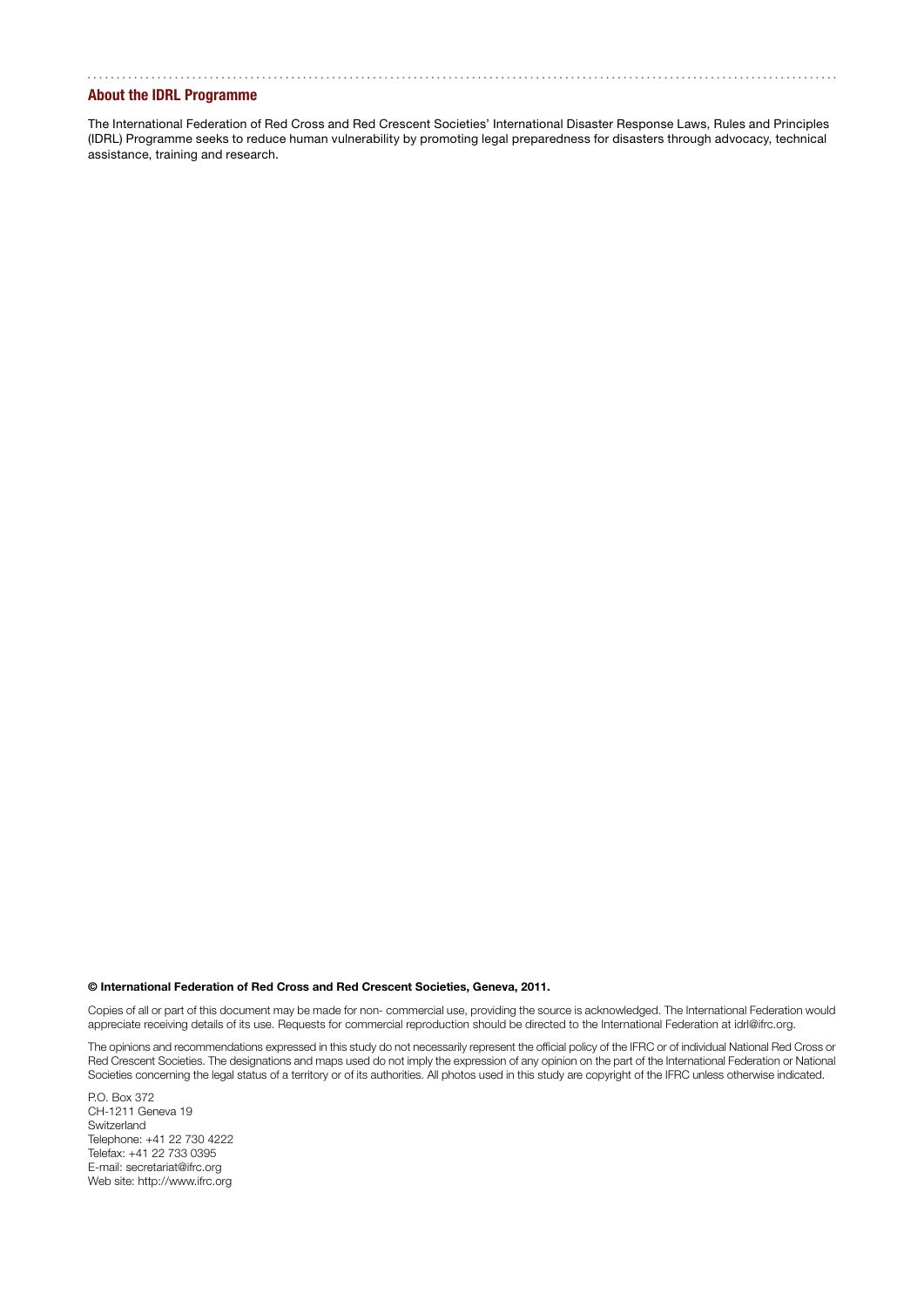Natural disasters are increasing worldwide. They are striking in new locations, with greater impacts, and affecting more people than ever before. Last year, more than ten times as many people died in a single day as a result of the Haiti earthquake than in all disasters in 2009. We also saw historic flooding submerge one-fifth of Pakistan's national territory, affecting more than 20 million people. In the last few months alone, drought has brought an acute food and livelihood crisis to Kenya, and weeks of intense rain have brought floods and landslides to Bolivia. Capturing the world's attention, Japan had to contend with the effects of not one, but three crises due to an earthquake and the resulting tsunami and radiation leaks.

Greater needs have also led to greater international responses. The number and diversity of international responders has multiplied over the past decades. Non-traditional actors new to disaster response have entered the field. The Haiti earthquake is a striking recent example, attracting more than 400 foreign organizations. This outpouring of generosity demonstrably saves lives – but it can also strain the capacity of local authorities to facilitate, coordinate and oversee the relief effort.

Regulatory mechanisms are often seen as impediments in the aftermath of a disaster – something to be bypassed rather than as tools to enhance the effectiveness of response. But well-designed systems and processes are critical to meet the needs of the affected population. They can swiftly and efficiently direct international assistance to where it is most needed, and they can help ensure that appropriate quality and accountability standards are maintained.

In November 2007, the 30th International Conference of the Red Cross and Red Crescent unanimously adopted a set of recommendations to help governments prepare their regulatory systems for international disaster response. The Guidelines for the domestic facilitation and regulation of international disaster relief and initial recovery assistance have been widely endorsed in the years since their adoption. They have been recognised in several UN General Assembly resolutions, and referred to by regional organizations, such as CAPRADE and NATO. Dozens of governments and National Red Cross and Red Crescent Societies made use of the Guidelines to review their national legislation –with support from the IFRC. This progress is encouraging, but with renewed momentum there is potential for much more.

Bekele Geleta Secretary General



Bekele Geleta, Secretary General, IFRC.

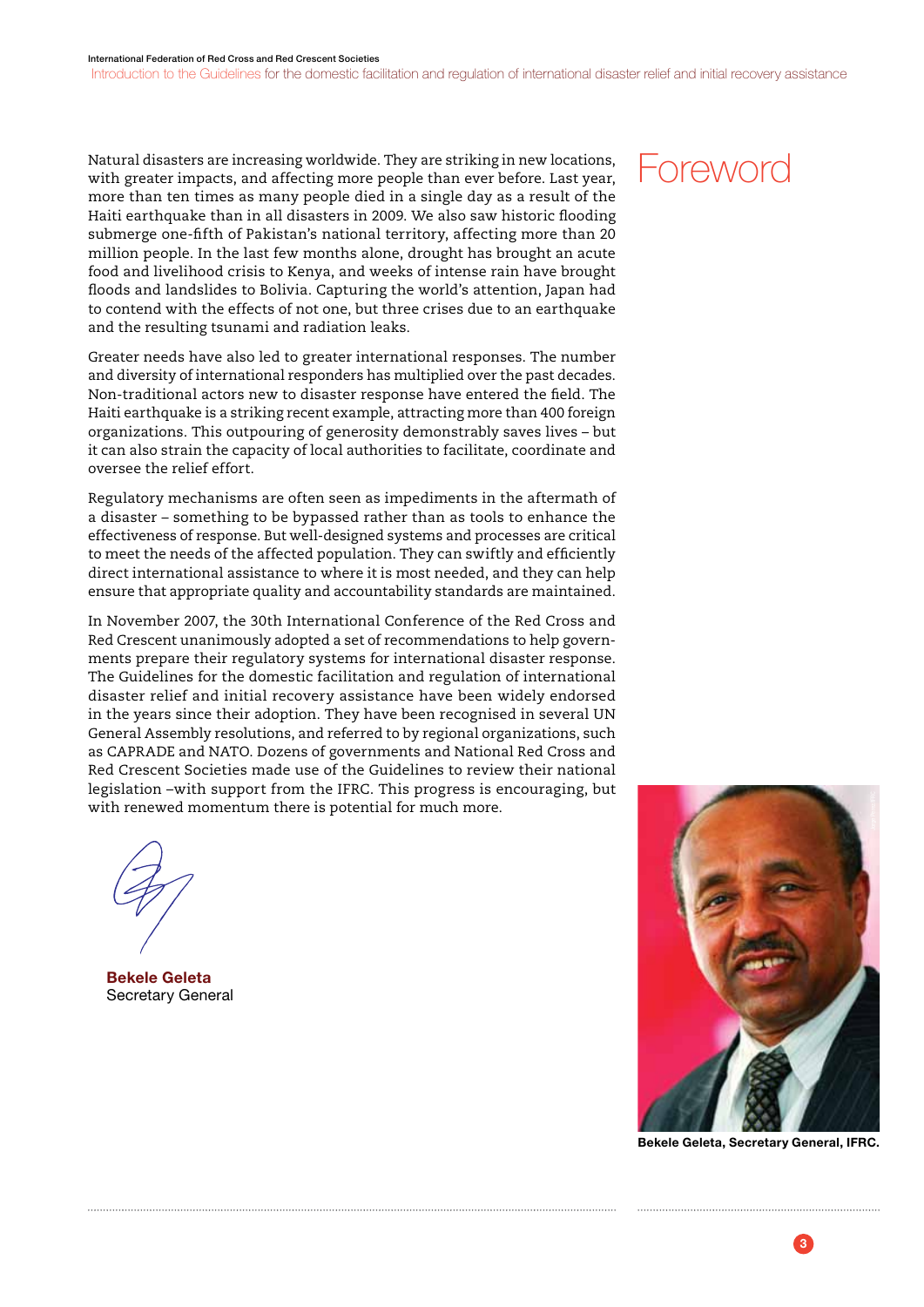### **Contents**

| Foreword                                                                                                                    | з               |
|-----------------------------------------------------------------------------------------------------------------------------|-----------------|
| <b>Introduction</b>                                                                                                         | 5               |
| What are the Guidelines?                                                                                                    | 6               |
| Where did the Guidelines come from?                                                                                         | 7               |
| Why are the Guidelines needed?                                                                                              | 8               |
| What are the core ideas of the Guidelines?                                                                                  | 9               |
| How can the Guidelines be used?                                                                                             | 11              |
| Where can I learn more?                                                                                                     | 12 <sub>2</sub> |
| Guidelines for the domestic facilitation and regulation of<br>international disaster relief and initial recovery assistance | 13              |
| Adopting resolution                                                                                                         | 23              |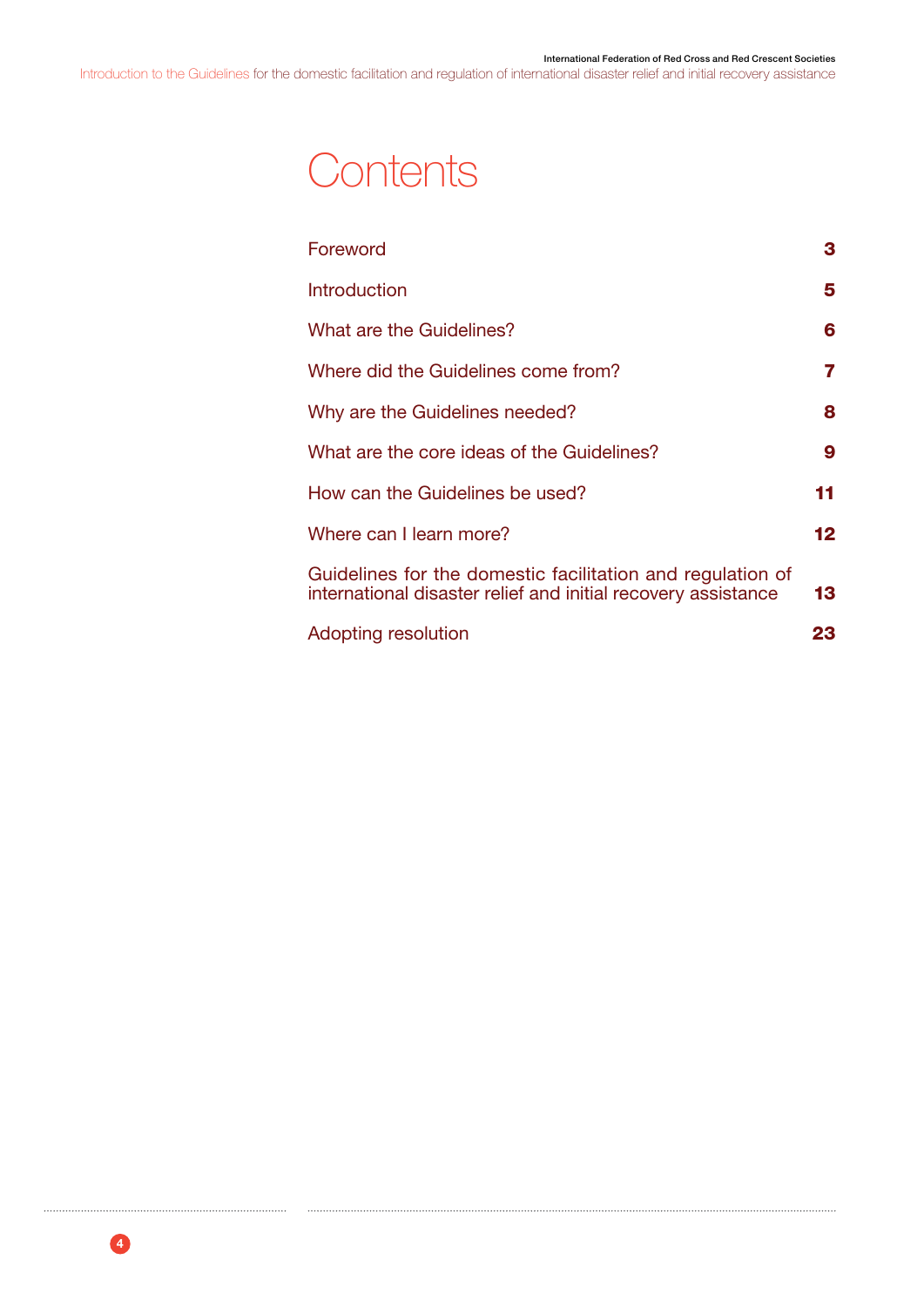### **Introduction**

In the past few decades, many countries have improved their ability to mitigate and respond to the effects of disasters. However, some catastrophic events are still overwhelming domestic capacities. This is unfortunately likely to continue in the near future, in light of the increasing severity of meteorological events caused by global warming and the increasing numbers of people living in precarious situations. When this occurs, international cooperation is essential to meet the humanitarian needs of affected communities.

Recent disasters have also shown that no state can reasonably consider itself immune from the occasional need for international assistance. As demonstrated by the 2010 and 2011 earthquakes in New Zealand and Japan and 2005's Hurricane Katrina in the United States, even the wealthiest societies can sometimes use a helping hand from abroad.

Unfortunately, very few governments are adequately prepared for the possibility that they may one day require international assistance. Often, the result is a poorly attuned approach when the need arises. Over-regulation in some areas leads to unnecessary bureaucratic bottlenecks slowing the entry and distribution of relief, while under-regulation in others allows for poor quality and uncoordinated efforts. These problems are compounded by the increasing number and variety of international actors who may seek to provide assistance in response to large disasters.

Unprepared governments suffer countless administrative and political headaches in these cases, while aid providers are frustrated by unnecessary delays and substantially higher costs. However, the principal victims are the families whose lives have been turned upside-down by a major disaster and who need immediate, effective support.

To address these problems, the International Federation of Red Cross and Red Crescent Societies consulted extensively with governments and relief specialists to develop the Guidelines for the Domestic Facilitation and Regulation of International Disaster Relief and Initial Recovery Assistance ("the IDRL Guidelines").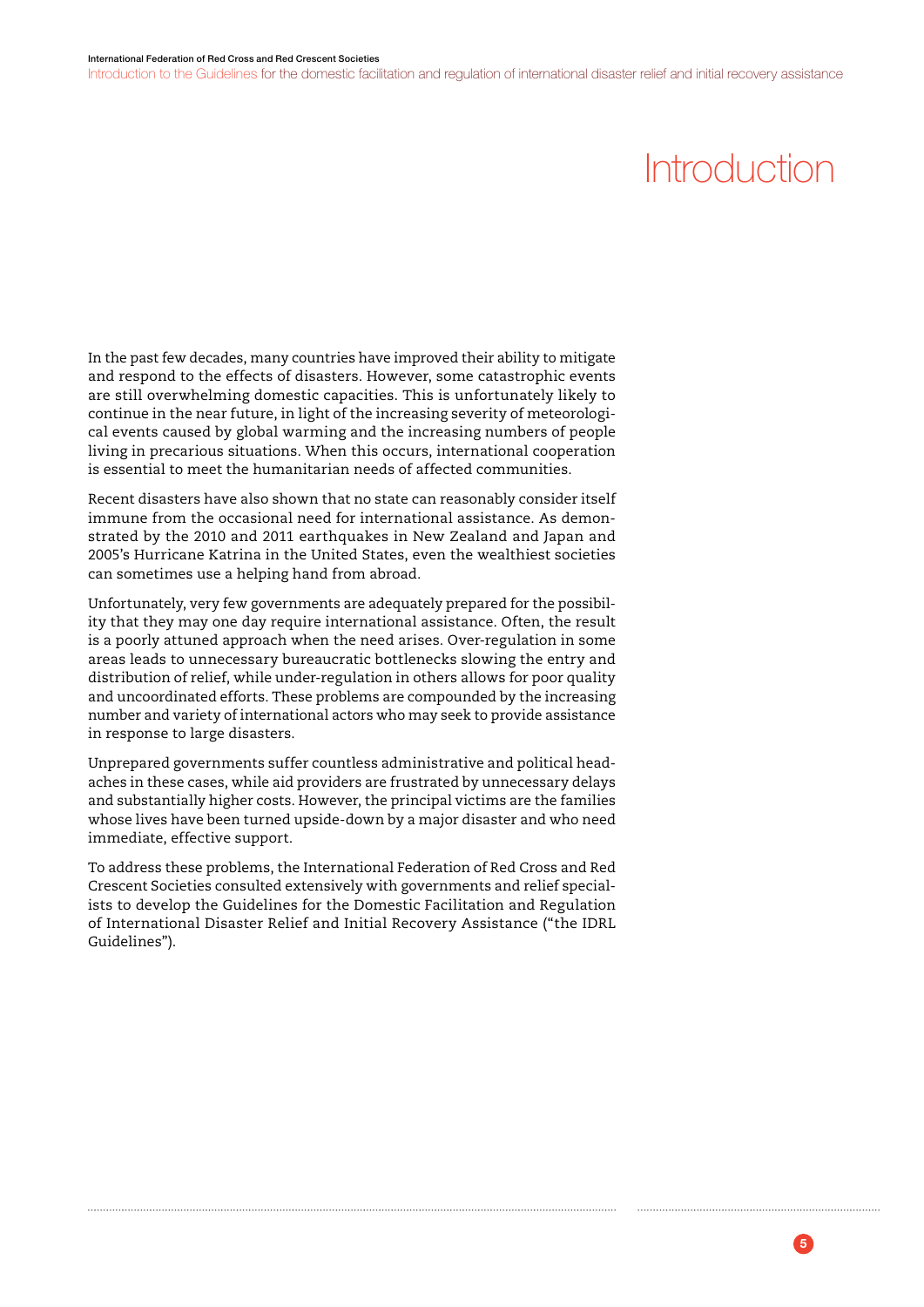# Whe What are the Guidelines?

The Guidelines are a set of recommendations to governments on how to prepare their disaster laws and plans for the common regulatory problems in international disaster relief operations. They advise them as to the minimal quality standards they should insist upon in humanitarian assistance as well as the kinds of legal facilities aid providers need to do their work effectively. While responding to today's common problems, they are based on existing international legal and policy documents.

A plane chartered by the IFRC and donated by the UK Department for International Development arrives at Tocumen airport in Panama City to deliver goods to be transported via land to Port-au-Prince, Haiti.

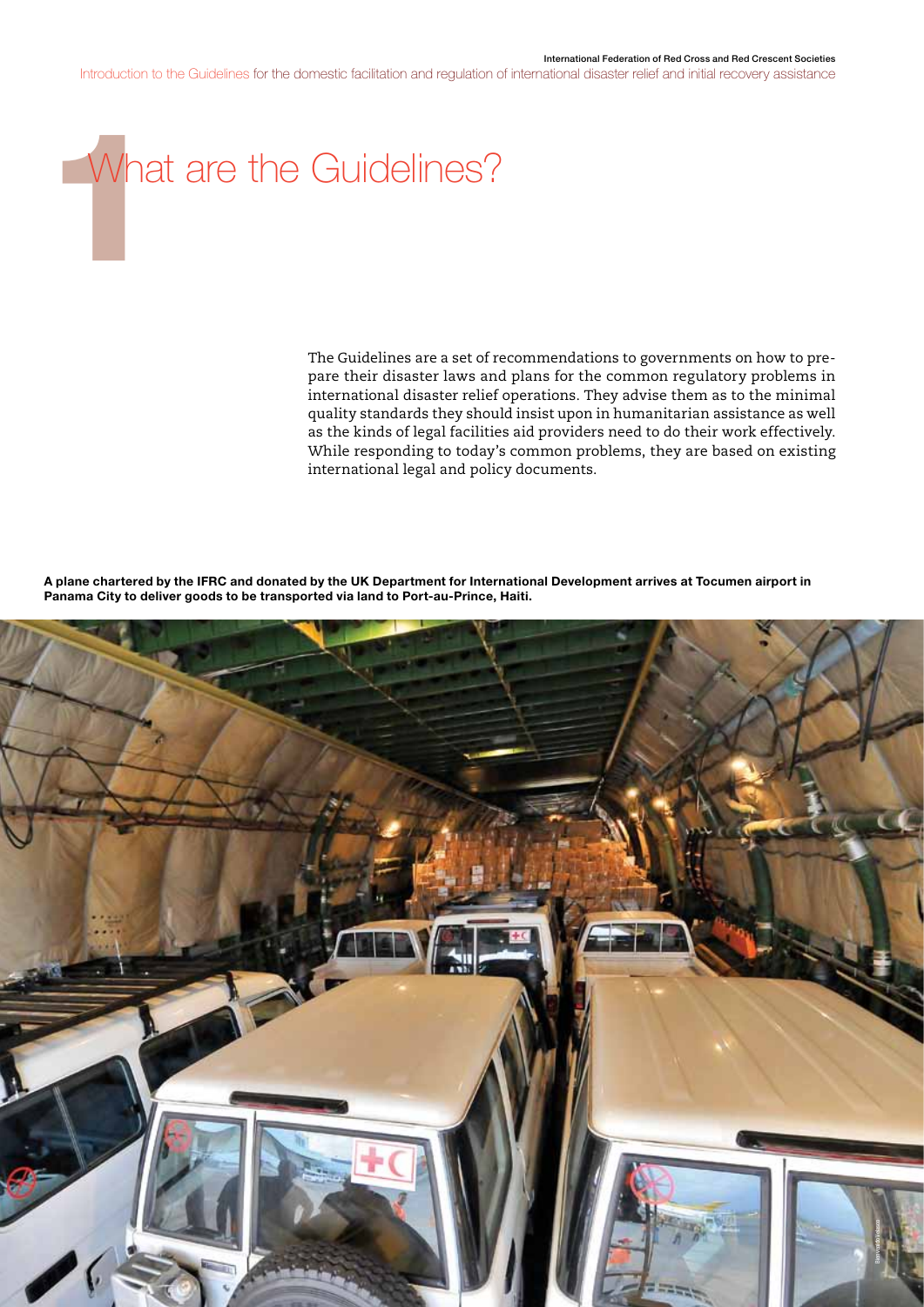# from? Where did the Guidelines come from?

In 2001, the International Federation of Red Cross and Red Crescent Societies began its International Disaster Response Laws, Rules and Principles (IDRL) Programme to investigate how legal frameworks can contribute to improving the delivery of disaster relief. Through this programme, the Federation gathered information on existing international and national law, prepared or commissioned over two dozen individual case studies around the globe, and consulted widely with relevant stakeholders about their experience of legal issues in disaster operations.

In 2003, the 28th International Conference of the Red Cross and Red Crescent (gathering the state parties to the Geneva Conventions and the components of the International Red Cross and Red Crescent Movement) commended this ongoing work and called on the Federation to work collaboratively with partners to develop "guidelines for practical use in international disaster response activities."

In 2006-2007, the Federation and its partners organized a series of high-level regional forums, which resulted in the development of the Guidelines. In all, over 140 governments, 140 National Red Cross and Red Crescent Societies and 40 international organizations, NGOs and NGO networks participated in these forums or otherwise provided input into the drafting of the Guidelines.

In November 2007, states and Red Cross and Red Crescent actors unanimously adopted the Guidelines at the 30th International Conference of the Red Cross and Red Crescent.

![](_page_6_Picture_7.jpeg)

Transitional shelter program supplies arrive via sea transport during the tsunami operation in Indonesia

![](_page_6_Picture_9.jpeg)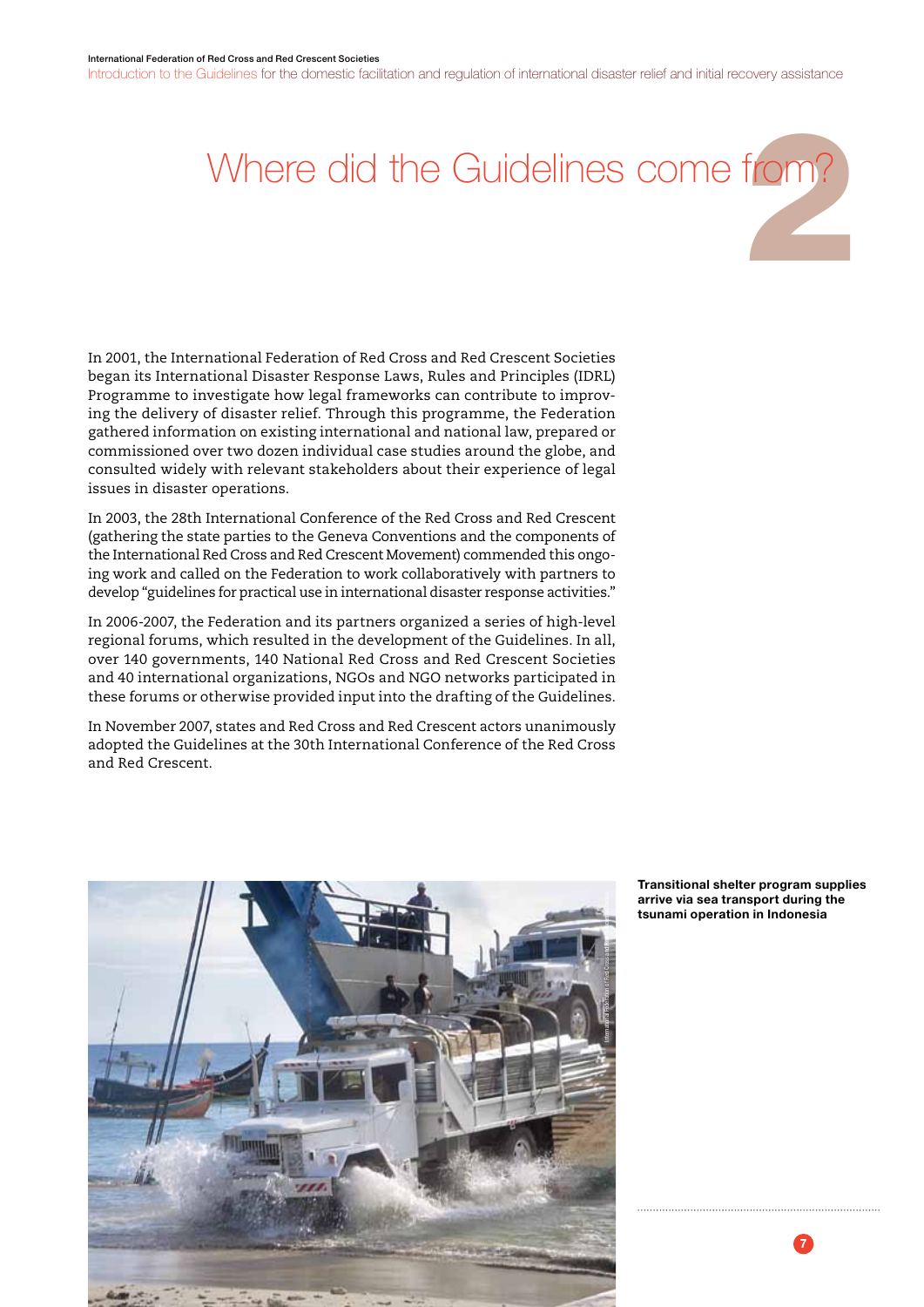# Why Why are the Guidelines needed?

The Guidelines are needed because most countries do not have special laws in place for facilitating and regulating international relief. The result is a common set of problems, including:

#### a. Unnecessary red tape

- Restrictions and delays in customs clearance for relief goods and equipment
- $\blacksquare$  Imposition of duties, tolls and other taxes on relief items and activities
- $\blacksquare$  Difficulties and delays in obtaining and renewing necessary visas and permits for humanitarian personnel
- $\blacksquare$  Problems obtaining legal recognition of foreign professional qualifications for specialized personnel (particularly medical staff)
- Difficulties in legal registration for foreign humanitarian organizations, leading to restrictions in opening bank accounts and hiring local staff

#### b. Poor quality and coordination from some international providers

- $\blacksquare$  Importation of unnecessary or inappropriate relief items
- $\blacksquare$  Failure to coordinate with domestic authorities and other relief providers
- $\blacksquare$  Use of inadequately trained personnel
- $\blacksquare$  Failure to consult with beneficiaries
- Culturally unacceptable behaviour
- **n** Proselytizing

Experience has shown that the wake of a major disaster is the wrong time to try to develop new rules and systems to address these kinds of problems. The Guidelines are designed to help governments to prepare for them before disasters strike.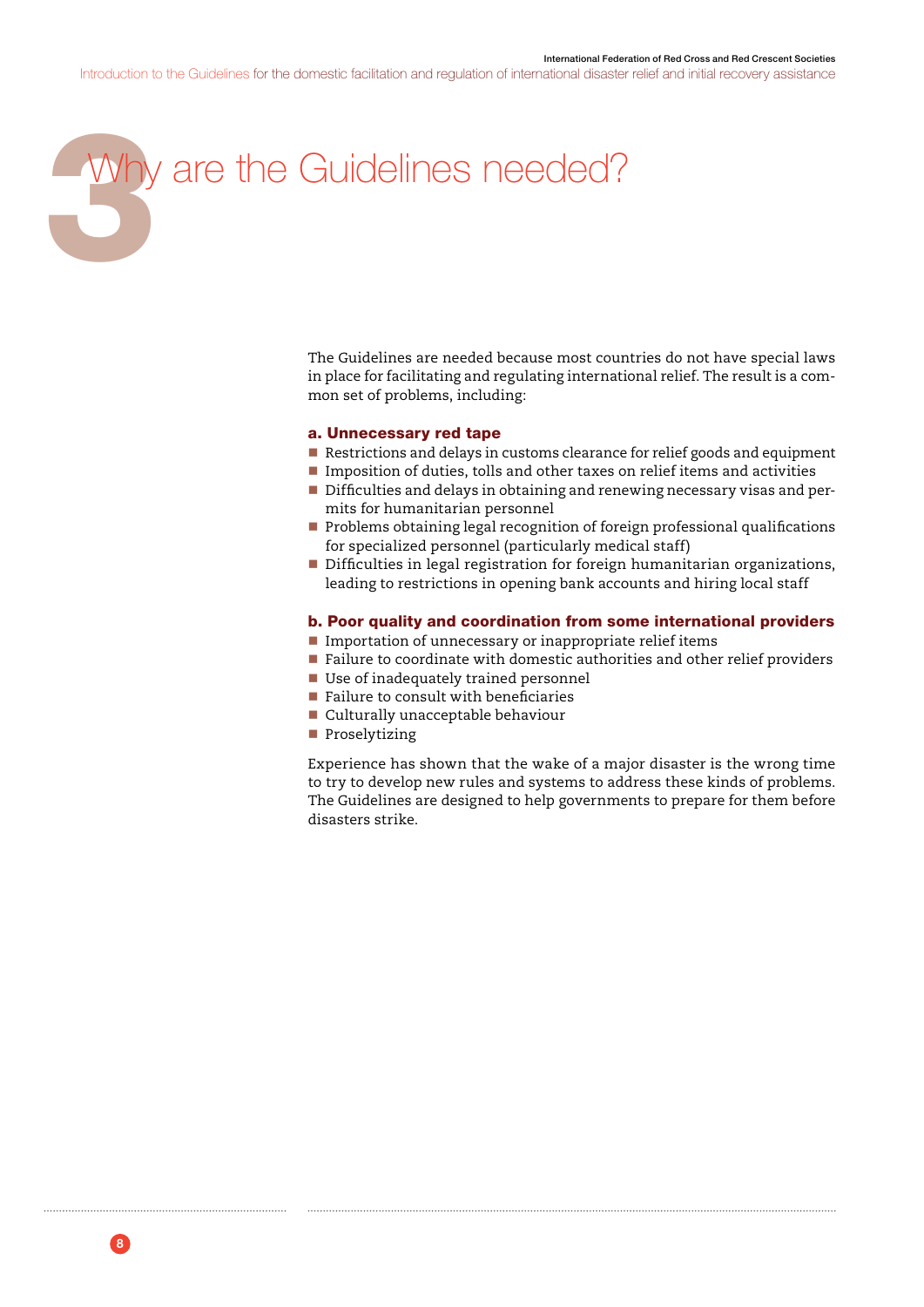# lines? What are the core ideas of the Guideline

#### a. Domestic actors have the primary role

The Guidelines recognize that it is first and foremost the responsibility of the government of the affected state to address the humanitarian needs caused by a disaster within its borders. National Red Cross or Red Crescent Societies and other domestic civil society actors in the affected state play a key supporting role. International disaster assistance should be designed and implemented so as to be complementary to the efforts of these domestic actors, rather than displace them.

#### b. International relief providers have responsibilities

The Guidelines also insist that international assistance providers be held responsible for abiding by certain minimum humanitarian standards in their disaster assistance. These include the principles of humanity, neutrality, and impartiality as well as minimum standards of coordination and quality in their relief goods, personnel and programmes, as drawn from sources such as the Code of Conduct of the Red Cross and Red Crescent Movement and NGOs in Disaster Relief and the Sphere Humanitarian Charter and Minimum Standards in Disaster Relief.

#### c. International actors need legal facilities

The Guidelines set out specific types of legal facilities or accommodations

that governments should provide to assisting states and humanitarian organizations so that they can do an effective job of responding to humanitarian needs. For example, they call for:

- Expedited visa processing and customs clearance for relief personnel, goods and equipment
- Facilitation of relief transport
- $\blacksquare$  Exemptions from taxes, duties and fees on relief activities
- Simplified means for humanitarian organizations to acquire temporary domestic legal personality in order to operate legally in the country

A distinction is made in some of these provisions between "relief" and "initial recovery assistance," inasmuch as speed is much more critical for the former than the latter type of aid. The Guidelines also encourage states to reduce legal barriers to disaster relief originating within or passing through their territories to another country affected by a disaster, in order to avoid delays.

#### d. Some legal facilities should be conditional

In order to lend some weight to the responsibilities of assisting humanitarian organizations in particular, the Guidelines encourage governments (to the extent permissible under international law) to condition the granting of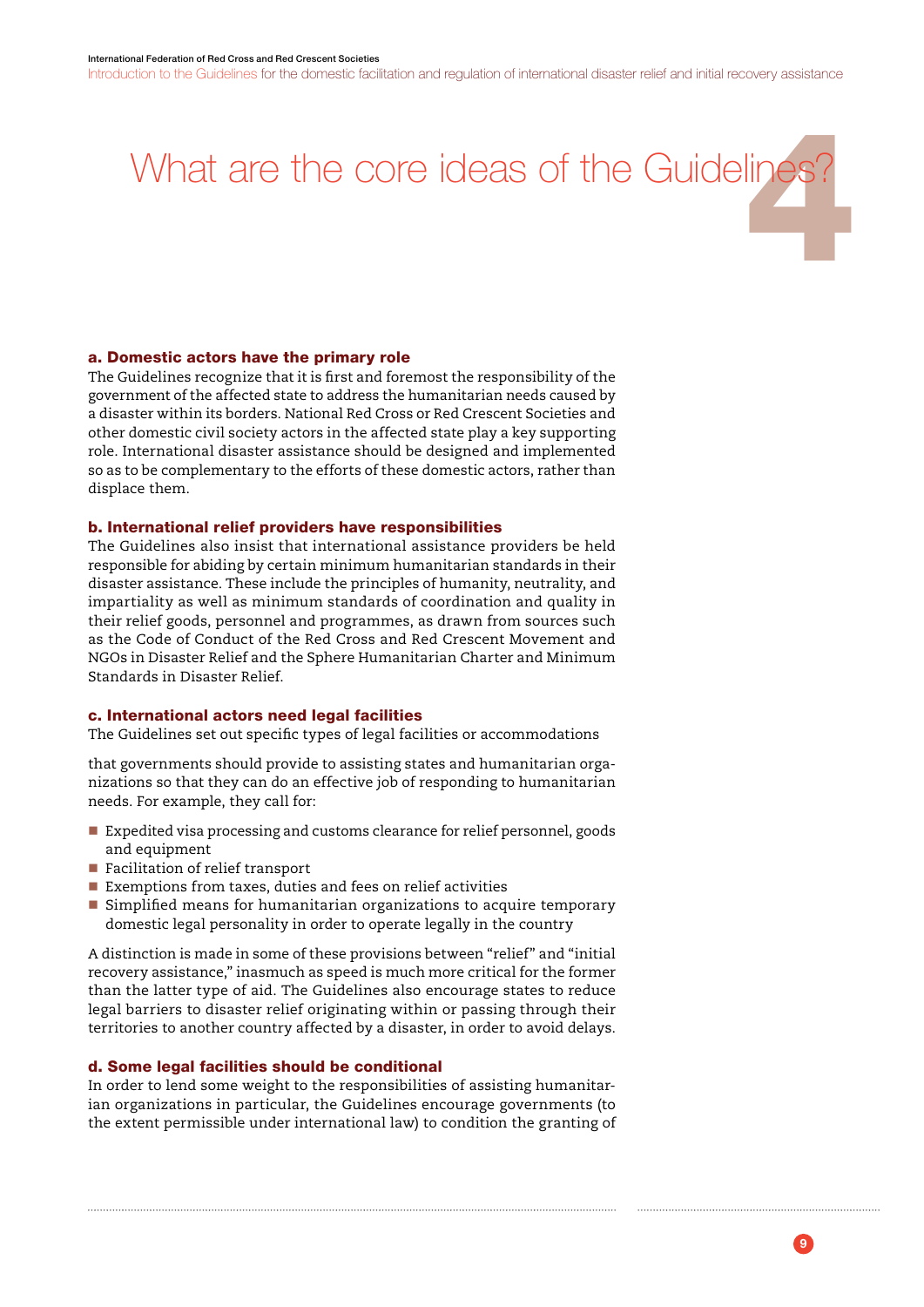legal facilities to these organizations on their commitment to, and ongoing compliance with, the minimal standards described above.

The Guidelines suggest that this could be implemented in various ways, for example, through a simple registration procedure, ideally available not only in the immediate aftermath of a disaster but also as a preparatory measure in advance. The granting state should then monitor the performance of registered organizations for ongoing compliance with the required standards.

The Guidelines note that some states may wish to grant legal facilities to private companies providing charitable relief in a disaster setting. If they do so, they are encouraged to hold them to the same standards as humanitarian organizations. No similar conditionality is suggested for government-togovernment aid due to the availability of alternative diplomatic means of redressing quality or coordination issues.

Red Cross workers distribute jerry cans and blankets to people in Paracas, Peru.

![](_page_9_Picture_5.jpeg)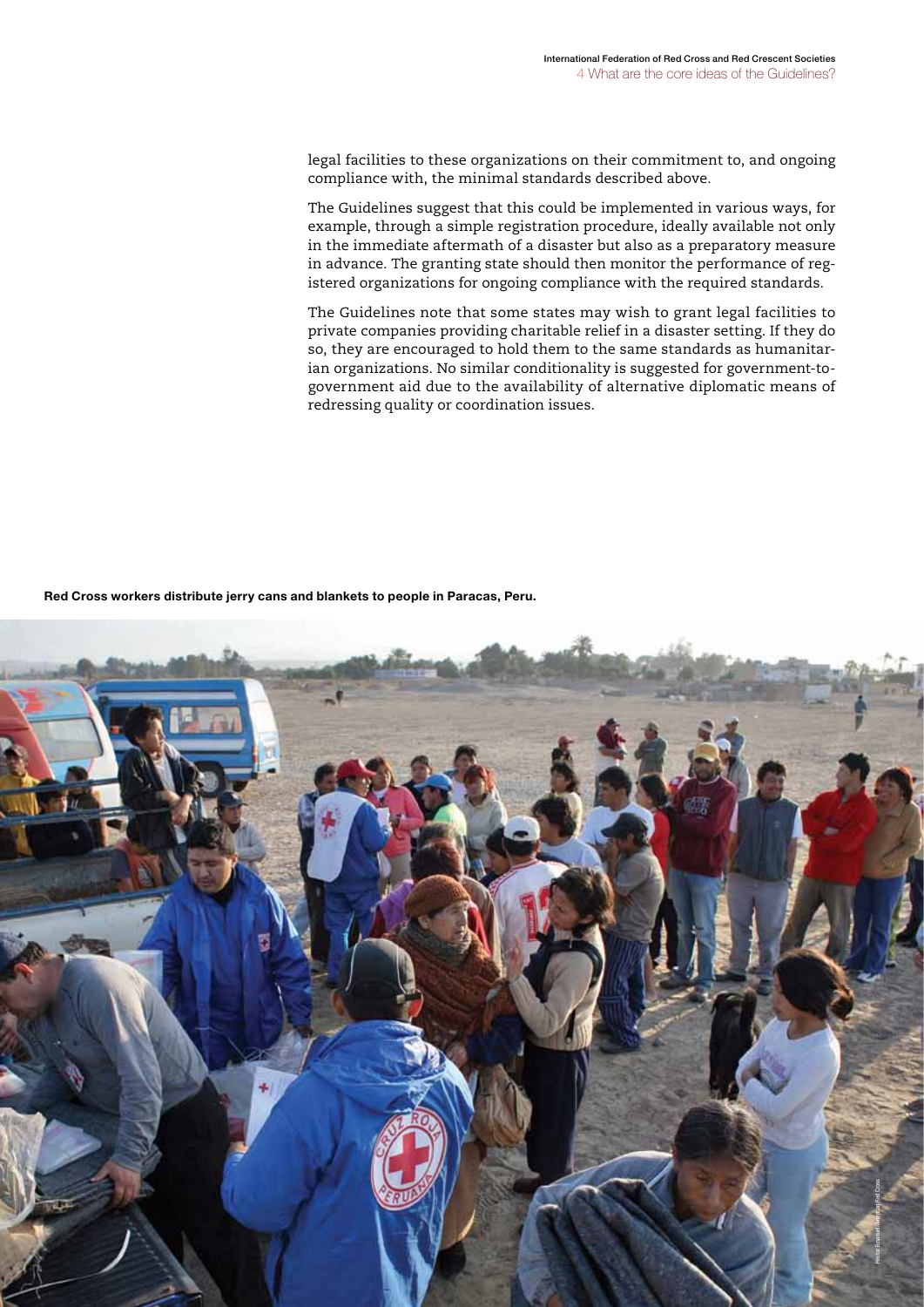# **1560?** How can the Guidelines be used?

The Guidelines can be used in a number of ways to strengthen legal preparedness for international disaster relief:

#### **Governments**

- $\blacksquare$  Lawmakers might draw on the Guidelines to draft disaster management legislation
- $\blacksquare$  Relevant ministries might use them as the basis for designing implementing regulations, plans and procedures
- Executive authorities might draw on them in developing provisional rules enacted under emergency powers when a state of disaster has been declared
- Governments might use them as a basis for developing bilateral agreements

#### Humanitarian Organizations

- n Humanitarian organizations might draw on the Guidelines to develop agreements and memoranda of understanding with governments
- $\blacksquare$  They might use them as a reference for negotiating rights and obligations when operations must commence before such agreements are in place
- $\blacksquare$  They might also use them as a checklist of potential legal issues for which to prepare in advance of a relief operation

#### Regional Inter-Governmental Organizations

 $\blacksquare$  Regional organizations might draw on the Guidelines to fashion agreements and standard operating procedures to facilitate cross-border relief among their members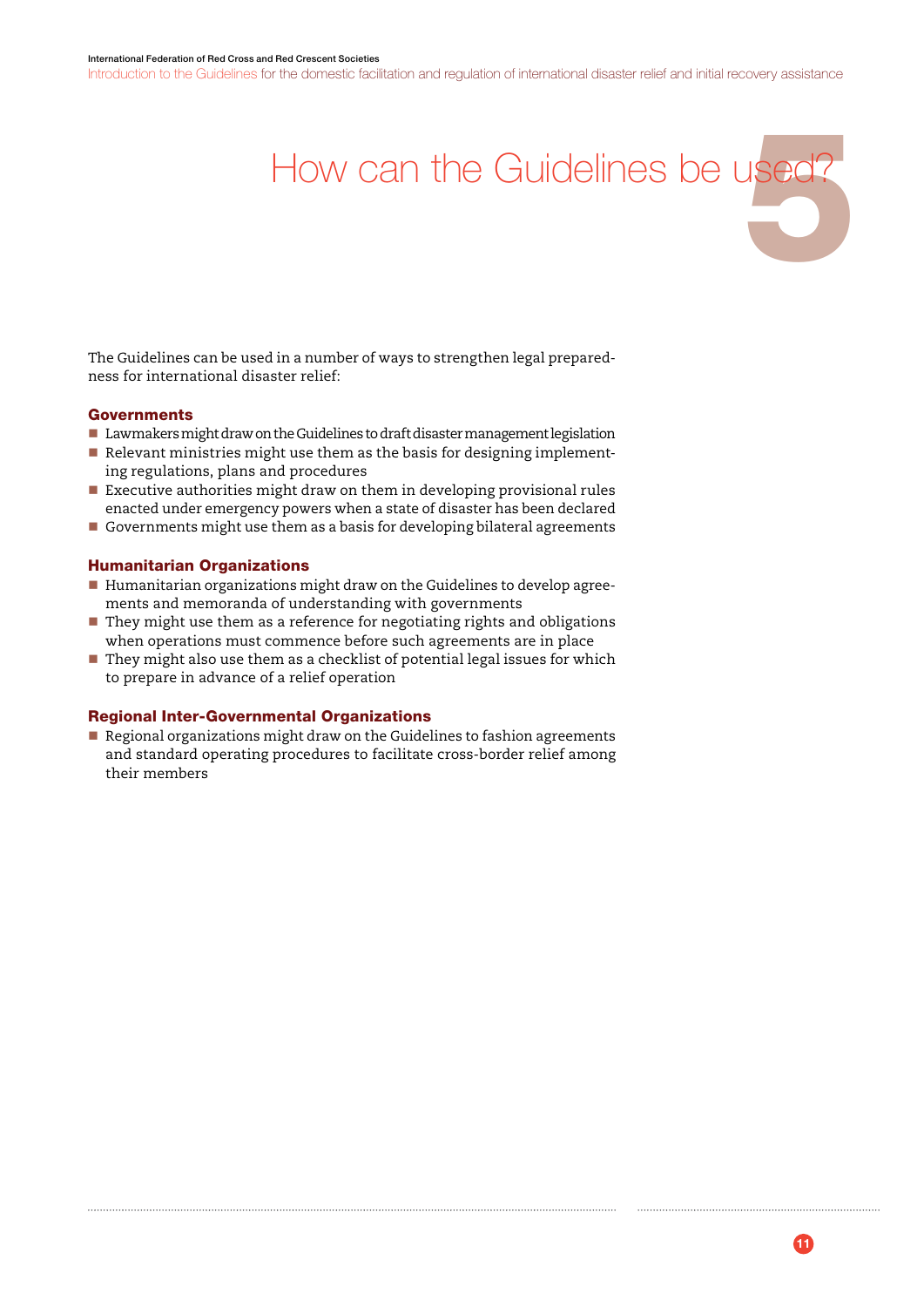# Whe Where can I learn more?

The following additional resources are available on the Federation's website free of charge at www.ifrc.org/idrl

#### a. Annotations

As part of the development process, the Federation prepared an unofficial set of Annotations to the Guidelines. The Annotations provide references to the international legal and policy documents drawn upon for the various provisions of the Guidelines. These include many specialized instruments that may be of key support to governments drafting new laws and policies. The Annotations also provide some explanation as to the rationale and proposed application of the various recommendations of the Guidelines.

#### b. Desk and case studies

In November 2007, the Federation published a comprehensive desk study entitled "Law and Legal Issues in International Disaster Response." The desk study describes the existing international legal frameworks for disaster response and sets out the major legal problem areas, as identified by the Federation's consultation and research, including over two dozen individual country or regional case studies. The case studies themselves are also separately available.

#### c. IDRL Database

The Federation's website additionally features a searchable database of over 600 full-text international and national legal instruments relevant to disaster relief. It is the largest collection of its kind in this newly emerging domain of law.

#### d. Newsletter and weekly news service

For those interested in new developments, the Federation produces an e-newsletter which highlights innovations in disaster management law as well as a weekly internet news service compiling relevant news articles. •

![](_page_11_Picture_12.jpeg)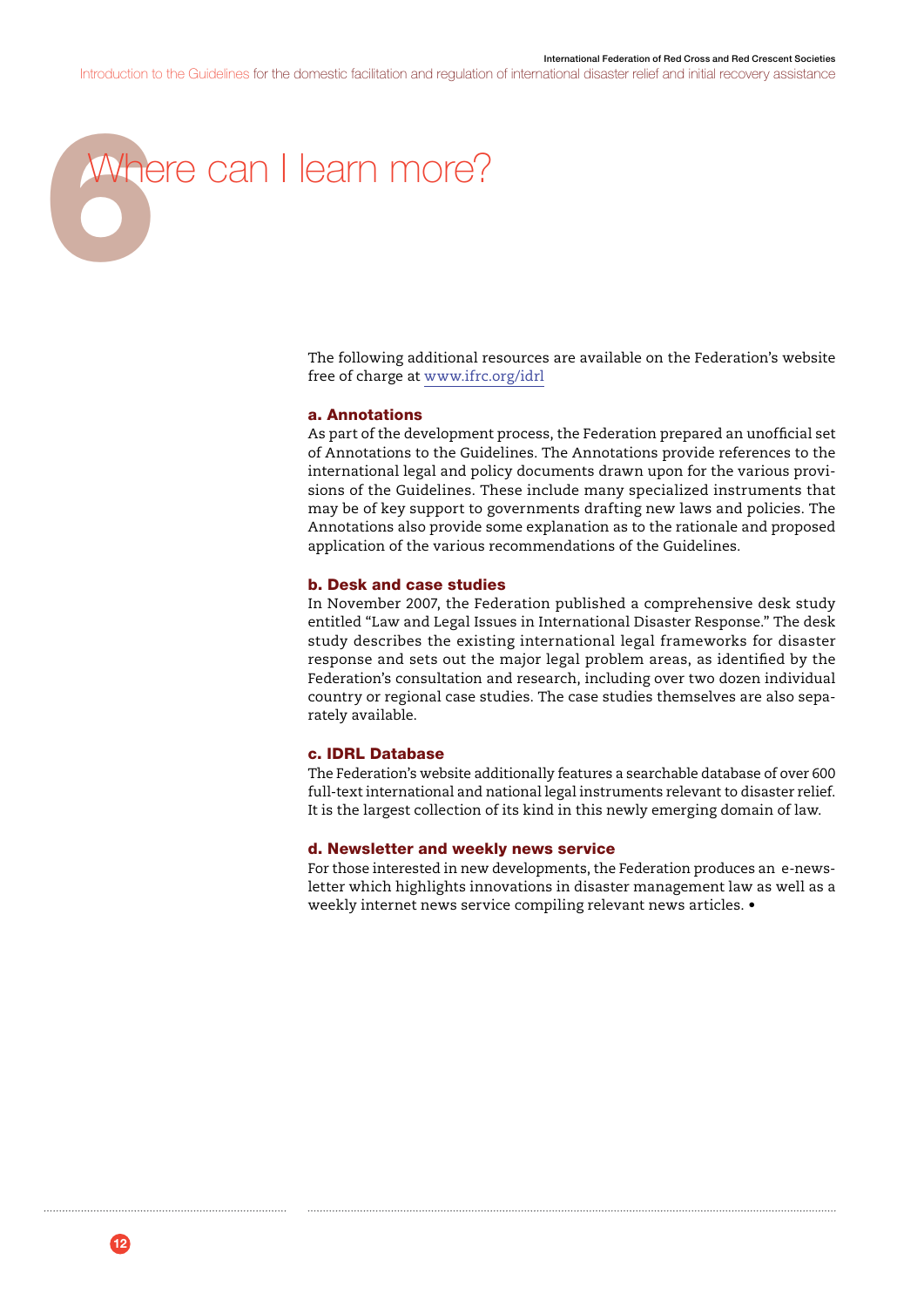#### Introduction

#### 1. Purpose and Scope

1. These Guidelines are non-binding. While it is hoped that States will make use of them to strengthen their laws, policies and/or procedures related to international disaster response, as appropriate, the Guidelines do not have a direct effect on any existing rights or obligations under domestic law.

2. They draw from many existing international instruments, including United Nations General Assembly Resolutions 46/182 of 1991 and 57/150 of 2002, the Measures to Expedite International Relief of 1977 and the Hyogo Framework for Action of 2005.

3. Their purpose is to contribute to national legal preparedness by providing guidance to States interested in improving their domestic legal, policy and institutional frameworks concerning international disaster relief and initial recovery assistance. While affirming the principal role of domestic authorities and actors, they recommend minimum legal facilities to be provided to assisting States and to assisting humanitarian organizations that are willing and able to comply with minimum standards of coordination, quality and accountability. It is hoped that the use of these Guidelines will enhance the quality and efficiency of international disaster relief and initial recovery assistance in order to better serve disaster-affected communities.

4. These Guidelines are not intended to apply to situations of armed conflict or disasters that occur during armed conflicts, or to imply changes in any rules governing relief in those contexts. They are also not intended to recommend any changes to, or affect the meaning or implementation of, any existing international law or agreements, including but not limited to:

- a. International humanitarian, human rights and refugee law;
- b. The legal personality and status of States, inter-governmental organizations, the
- c. International Federation of Red Cross and Red Crescent Societies and the International Committee of the Red Cross; International law related to privileges and immunities;
- d. The Statutes and regulations of the International Red Cross and Red Crescent Movement and existing legal arrangements between the individual components of the Movement and States; and
- e. Existing agreements between States or between States and assisting actors.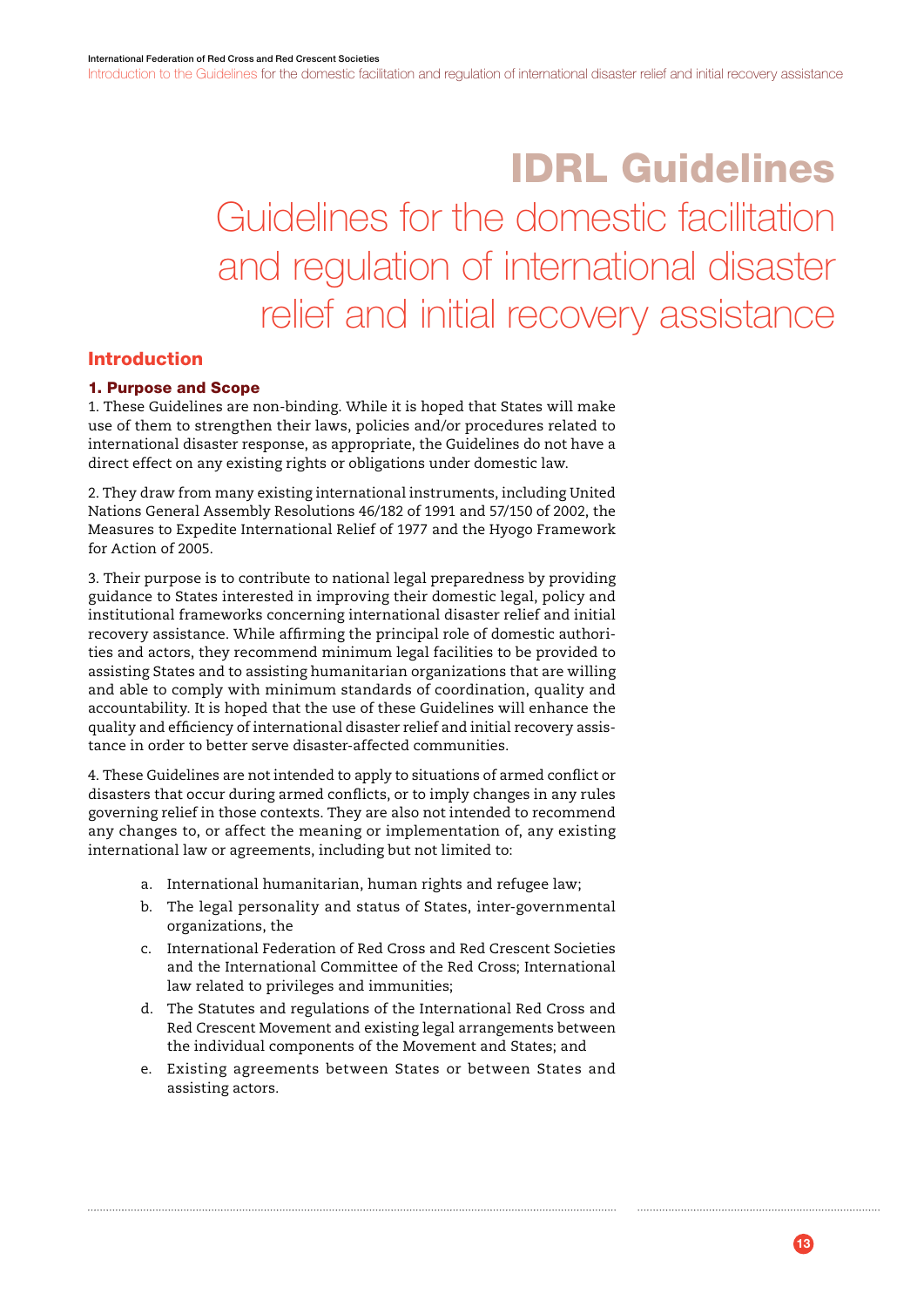#### 2. Definitions

For the purposes of these Guidelines,

1. **"Disaster"** means a serious disruption of the functioning of society, which poses a significant, widespread threat to human life, health, property or the environment, whether arising from accident, nature or human activity, whether developing suddenly or as the result of long-term processes, but excluding armed conflict.

2. **"Disaster relief"** means goods and services provided to meet the immediate needs of disaster-affected communities.

3. **"Initial recovery assistance**" means goods and services intended to restore or improve the pre-disaster living conditions of disaster-affected communities, including initiatives to increase resilience and reduce risk, provided for an initial period of time, as determined by the affected State, after the immediate needs of disaster-affected communities have been met.

4. **"Goods"** means the supplies intended to be provided to disaster-affected communities for their relief or initial recovery.

5. **"Services"** means activities (such as rescue and medical care) undertaken by disaster relief and initial recovery personnel to assist disaster-affected communities.

6. **"Equipment"** means physical items, other than goods, that are necessary for disaster relief or initial recovery assistance, such as vehicles and radios.

7. **"Personnel"** means the staff and volunteers providing disaster relief or initial recovery assistance.

8. **"Affected State"** means the State upon whose territory persons or property are affected by a disaster.

9. **"Assisting State"** means a State providing disaster relief or initial recovery assistance, whether through civil or military components.

10. **"Originating State**" means the State from which disaster relief and initial recovery personnel, goods and equipment begin travel to the affected State.

11. **"Transit State"** means the State through whose territorial jurisdiction disaster relief or initial recovery assistance has received permission to pass on its way to or from the affected State in connection with disaster relief or initial recovery assistance.

12. **"Assisting humanitarian organization"** means a foreign, regional, intergovernmental or international non-profit entity whose mandate and activities are primarily focused on humanitarian relief, recovery or development.

13. **"Eligible assisting humanitarian organization"** means an assisting humanitarian organization determined to be eligible to receive legal facilities pursuant to Part V by the originating, transit or affected State, as applicable.

14. **"Assisting actor"** means any assisting humanitarian organization, assisting State, foreign individual, foreign private company providing charitable relief or other foreign entity responding to a disaster on the territory of the affected State or sending in-kind or cash donations.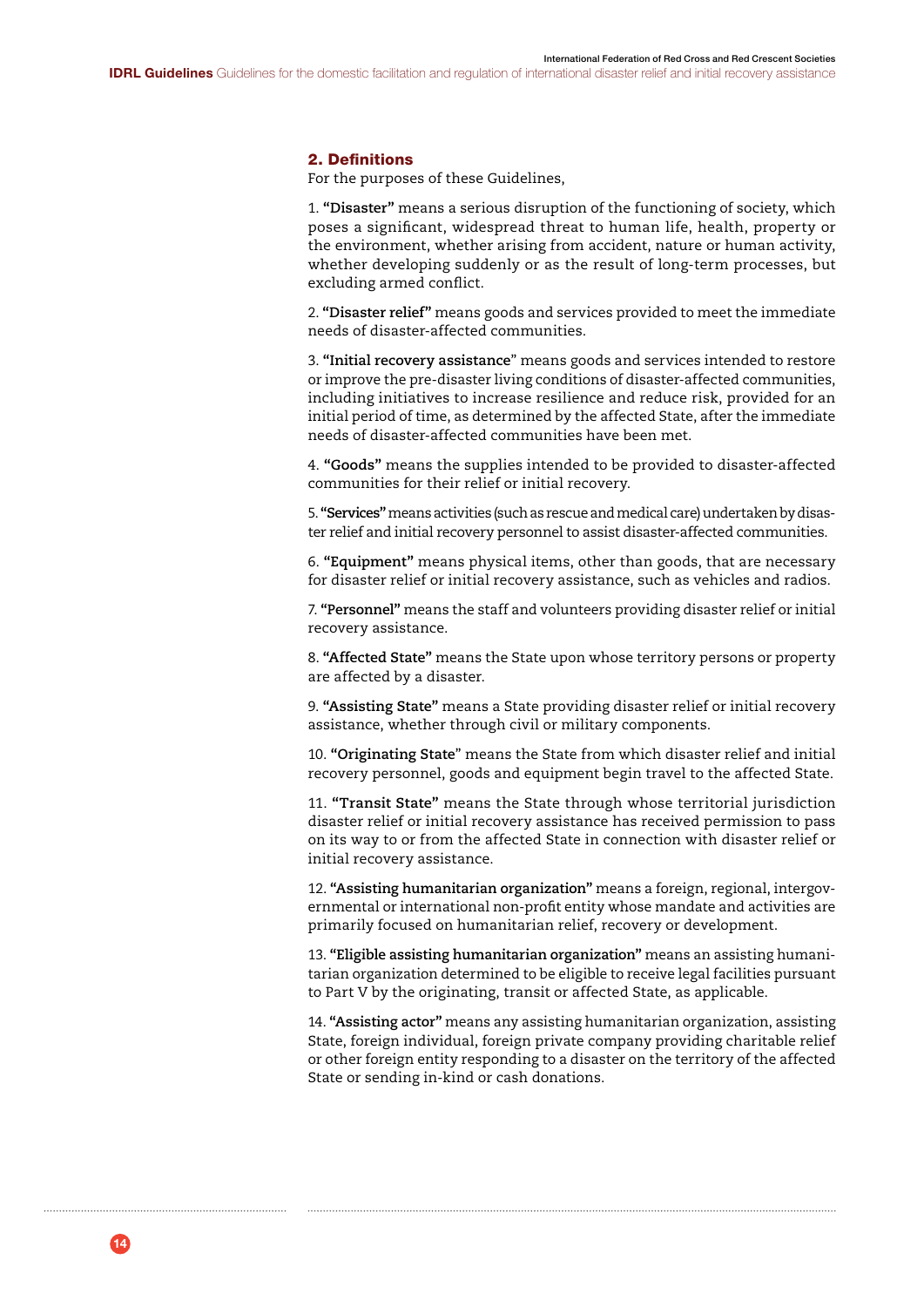#### Part I: Core Responsibilities

#### 3. Responsibilities of Affected States

1. Affected States have the primary responsibility to ensure disaster risk reduction, relief and recovery assistance in their territory. National Red Cross and Red Crescent Societies, as auxiliaries to the public authorities in the humanitarian field, and domestic civil society actors play a key supporting role at the domestic level.

2. If an affected State determines that a disaster situation exceeds national coping capacities, it should seek international and/or regional assistance to address the needs of affected persons.

3. Affected States have the sovereign right to coordinate, regulate and monitor, disaster relief and recovery assistance provided by assisting actors on their territory, consistent with international law.

#### 4. Responsibilities of Assisting Actors

1. Assisting actors and their personnel should abide by the laws of the affected State and applicable international law, coordinate with domestic authorities, and respect the human dignity of disaster-affected persons at all times.

2. Assisting actors should ensure that their disaster relief and initial recovery assistance is provided in accordance with the principles of humanity, neutrality and impartiality, and in particular:

- a. Aid priorities are calculated on the basis of need alone;
- b. Provided without any adverse distinction (such as in regards to nationality, race, ethnicity, religious beliefs, class, gender, disability, age and political opinions) to disaster-affected persons;
- c. Provided without seeking to further a particular political or religious standpoint, intervene in the internal affairs of the affected State, or obtain commercial gain from charitable assistance;
- d. Not used as a means to gather sensitive information of a political, economic or military nature that is irrelevant to disaster relief or initial recovery assistance.

3. To the greatest extent practicable, their disaster relief and initial recovery assistance should also be:

- a. Responsive to the special needs, if any, of women and particularly vulnerable groups, which may include children, displaced persons, the elderly, persons with disabilities, and persons living with HIV and other debilitating illnesses;
- b. Adequate for the needs of affected persons and consistent with any applicable international standards of quality;
- c. Coordinated with other relevant domestic and assisting actors;
- d. Provided and conducted in a manner that is sensitive to cultural, social and religious customs and traditions;
- e. Carried out with adequate involvement of affected persons, including women, youth and the elderly, in their design, implementation, monitoring and evaluation;
- f. Provided by competent and adequately trained personnel;

g. Commensurate with their organisational capacities;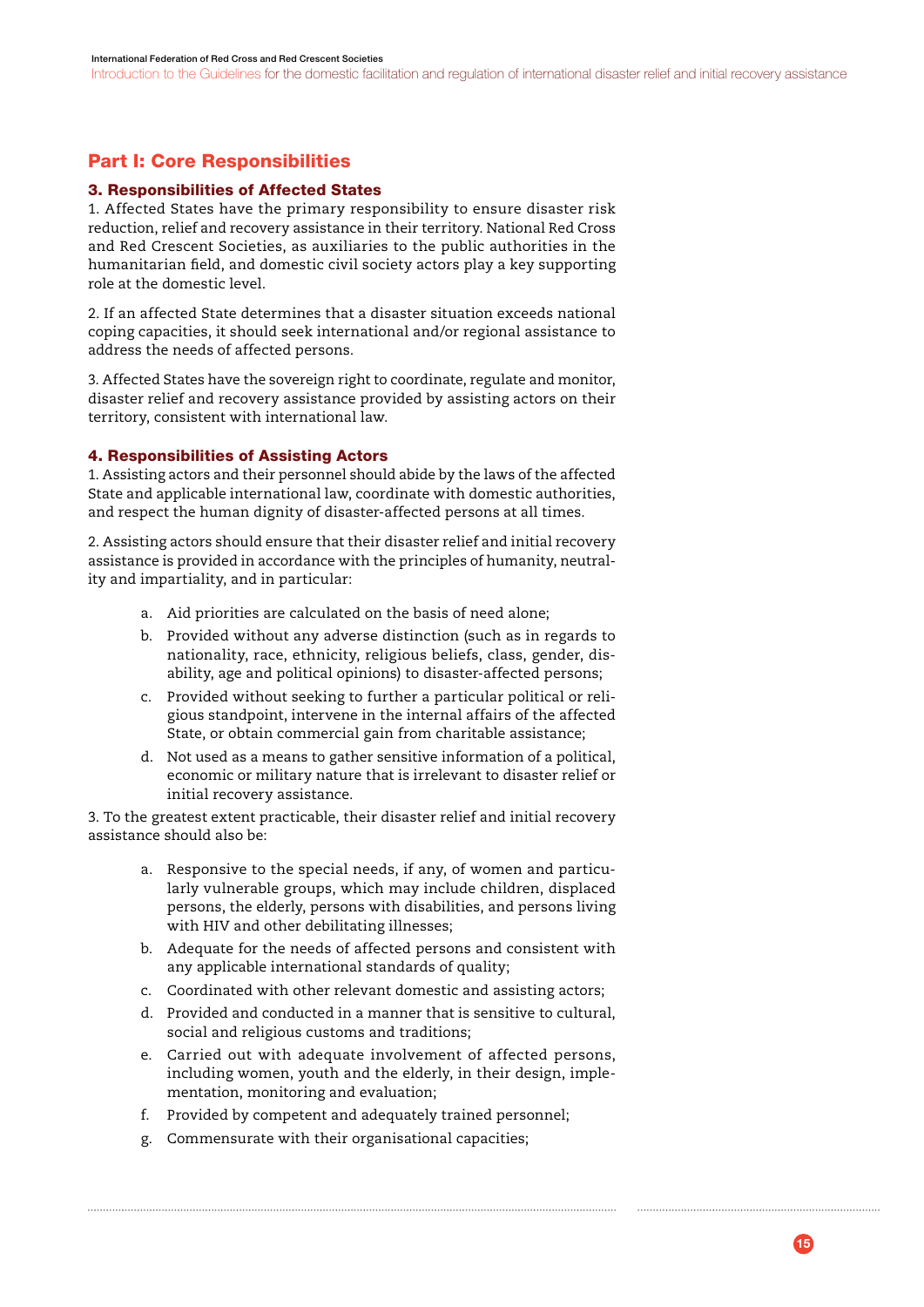- h. Building upon and conducted in a manner that strengthens local disaster risk reduction, relief and recovery capacities and reduces future vulnerabilities to disasters;
- i. Carried out so as to minimize negative impacts on the local community, economy, job markets, development objectives and the environment; and
- j. Provided in a transparent manner, sharing appropriate information on activities and funding.

#### 5. Additional Responsibilities of All States

1. States providing funding to other assisting actors should encourage them to act in a manner consistent with the provisions of paragraph 4.

2. All States should actively encourage members of the public interested in contributing to international disaster relief or initial recovery to make financial donations where possible or otherwise donate only those types of relief goods expressly requested by the affected State.

#### 6. Responsibilities Concerning Diversion and the Intended Use of Resources

1. States and assisting humanitarian organizations should cooperate to prevent unlawful diversion, misappropriation, or fraud concerning disaster relief or initial recovery goods, equipment or resources and initiate proceedings as appropriate.

2. Affected States should use funds and relief goods donated to them, and which they have accepted in relation to a disaster, in a manner consistent with the expressed intent with which they were given.

#### Part II: Early Warning and Preparedness

#### 7. Early Warning

1. In order to minimize transboundary impacts and maximize the effectiveness of any international assistance that might be required, all States should have procedures in place to facilitate the expeditious sharing of information about disasters, including emerging hazards that are likely to cause disasters, with other States and assisting humanitarian organizations as appropriate, including the United Nations' Emergency Relief Coordinator.

#### 8. Legal, Policy and Institutional Frameworks

1. As an essential element of a larger disaster risk reduction programme, States should adopt comprehensive legal, policy, and institutional frameworks and planning for disaster prevention, mitigation, preparedness, relief and recovery which take full account of the auxiliary role of their National Red Cross or Red Crescent Society, are inclusive of domestic civil society, and empower communities to enhance their own safety and resilience. States, with the support, as appropriate, of relevant regional and international organizations, should devote adequate resources to ensure the effectiveness of these frameworks.

2. These frameworks should also adequately address the initiation, facilitation, transit and regulation of international disaster relief and initial recovery assistance consistent with these Guidelines. They should allow for effective coordination of international disaster relief and initial recovery assistance, taking into account the role of the United Nations Emergency Relief Coordinator as central focal point with States and assisting humanitarian organizations concerning United Nations emergency relief operations. They should also clearly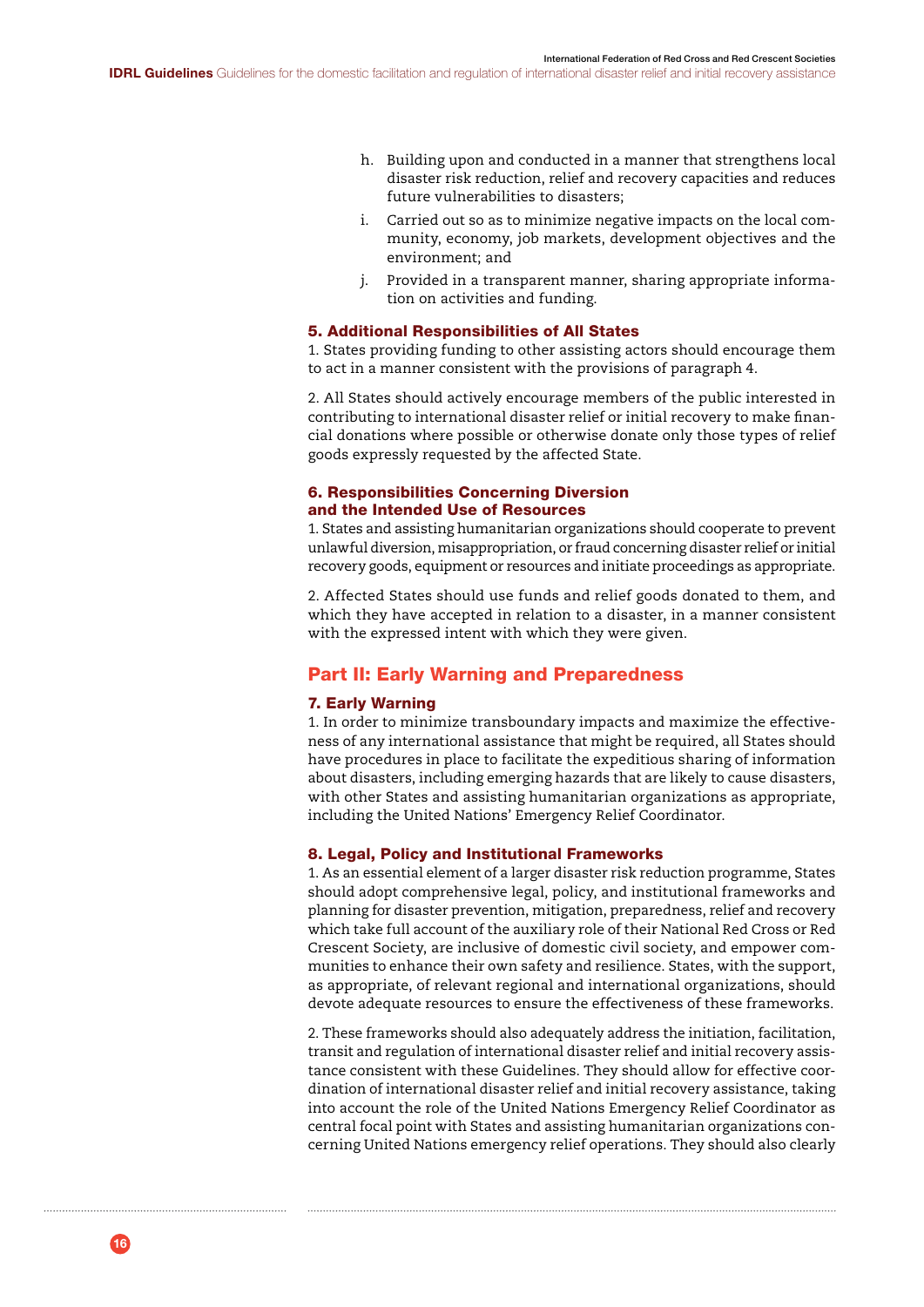designate domestic governmental entities with responsibility and authority in these areas. Consideration should be given to establishing a national focal point to liaise between international and government actors at all levels.

3. Where necessary and appropriate, national governments should encourage other domestic actors with authority over areas of law or policy pertinent to international disaster relief or initial recovery assistance, such as provincial or local governments and private regulatory bodies, to take the necessary steps at their level to implement the Guidelines.

#### 9. Regional and International Support for Domestic Capacity

1. With a view to increasing resilience and reducing the need for international disaster relief and initial recovery assistance, the international community, including donors, regional and other relevant actors, should support developing States, domestic civil society actors and National Red Cross and Red Crescent Societies to build their capacities to prevent, mitigate, prepare for and respond to disasters domestically.

2. The international community should also support developing States to build the capacity to adequately implement legal, policy and institutional frameworks to facilitate international relief and initial recovery assistance. This support should be provided to States in a coordinated manner among the relevant actors.

#### Part III: Initiation and Termination of International Disaster Relief and Initial Recovery Assistance

#### 10. Initiation

1. Disaster relief or initial recovery assistance should be initiated only with the consent of the affected State and in principle, on the basis of an appeal. The affected State should decide in a timely manner whether or not to request disaster relief or initial recovery assistance and communicate its decision promptly. In order to make this decision, the affected State should promptly assess needs. Consideration should be given to undertaking joint needs assessments with the United Nations and other assisting humanitarian organisations.

2. Requests and offers for assistance should be as specific as possible as to the types and amounts of goods as well as the services and expertise available or required, respectively. Affected States may also wish to indicate particular types of goods and services likely to be offered that are not needed.

3. Affected States should make available to assisting actors adequate information about domestic laws and regulations of particular relevance to the entry and operation of disaster relief or initial recovery assistance.

#### 11. Initiation of Military Relief

1. Military assets should be deployed for disaster relief or initial recovery assistance only at the request or with the express consent of the affected State, after having considered comparable civilian alternatives. Prior to any such deployment, terms and conditions (including such issues as the duration of deployment, whether they must be unarmed or may be armed the use of their national uniforms, and mechanisms for cooperation with civilian actors) are to be agreed by the affected and assisting States.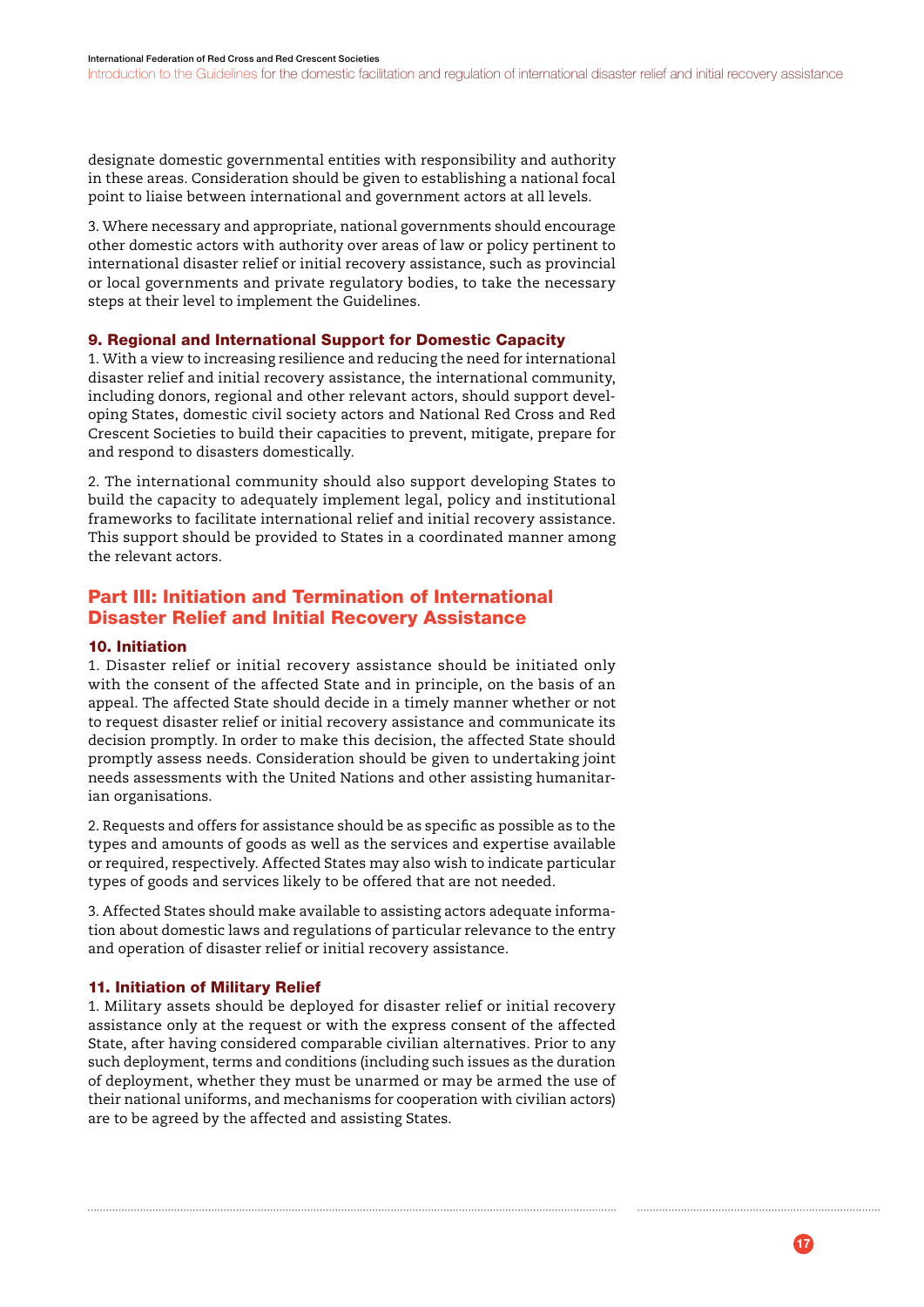#### 12. Termination

1. When an affected State or an assisting actor wishes to terminate disaster relief or initial recovery assistance, it should provide appropriate notification. Upon such notification, the affected State and the assisting actor should consult with each other, bearing in mind the impact of such termination on disaster-affected communities.

#### Part IV: Eligibility for Legal Facilities

#### 13. Facilities for Assisting States

1. It is recommended that transit and affected States grant, at a minimum, the legal facilities described in Part V to assisting States with respect to their disaster relief or initial recovery assistance.

#### 14. Facilities for Assisting Humanitarian Organizations

1. Subject to existing international law, it is the prerogative of originating, transit and affected States to determine which assisting humanitarian organizations will be eligible to receive the legal facilities described in Part V with respect to their disaster relief or initial recovery assistance.

2. It is recommended that States establish criteria for assisting humanitarian organizations seeking eligibility for legal facilities. These criteria should include a showing by the organization of its willingness and capacity to act in accordance with the responsibilities described in paragraph 4 of these Guidelines.

3. Any additional requirements imposed on assisting humanitarian organizations should not unduly burden the provision of appropriate disaster relief and initial recovery assistance.

4. Determination of eligibility by the State granting the facilities should be possible in advance of a disaster, or as soon as possible after its onset. Applicable procedures and mechanisms should be as simple and expeditious as possible. They should be clearly described and information about them should be made freely available. They might include the use of a national roster, bilateral agreements or reliance upon international or regional systems of accreditation, if available.

5. Retention of the legal facilities in Part V should be made dependent on ongoing compliance with the provisions of subsection 2 of this paragraph. However, entitlement to legal facilities should not be changed arbitrarily, retroactively or without notice appropriate to the circumstances.

#### 15. Facilities for Other Assisting Actors

1. Affected States may also wish to extend, upon request, some of the legal facilities in Part V to assisting actors other than those covered by paragraphs 13 and 14, such as private companies providing charitable relief, provided this does not negatively affect operations of assisting humanitarian organizations or assisting States. Any actor receiving such facilities should be required to abide, at a minimum, by the same conditions described in paragraph 4.

#### Part V: Legal Facilities for Entry and Operations

*It is recommended that States provide the legal facilities described in paragraphs 16-24 to assisting States and eligible assisting humanitarian organizations. It is understood that the granting of these facilities will be subject to the interests of national security, public*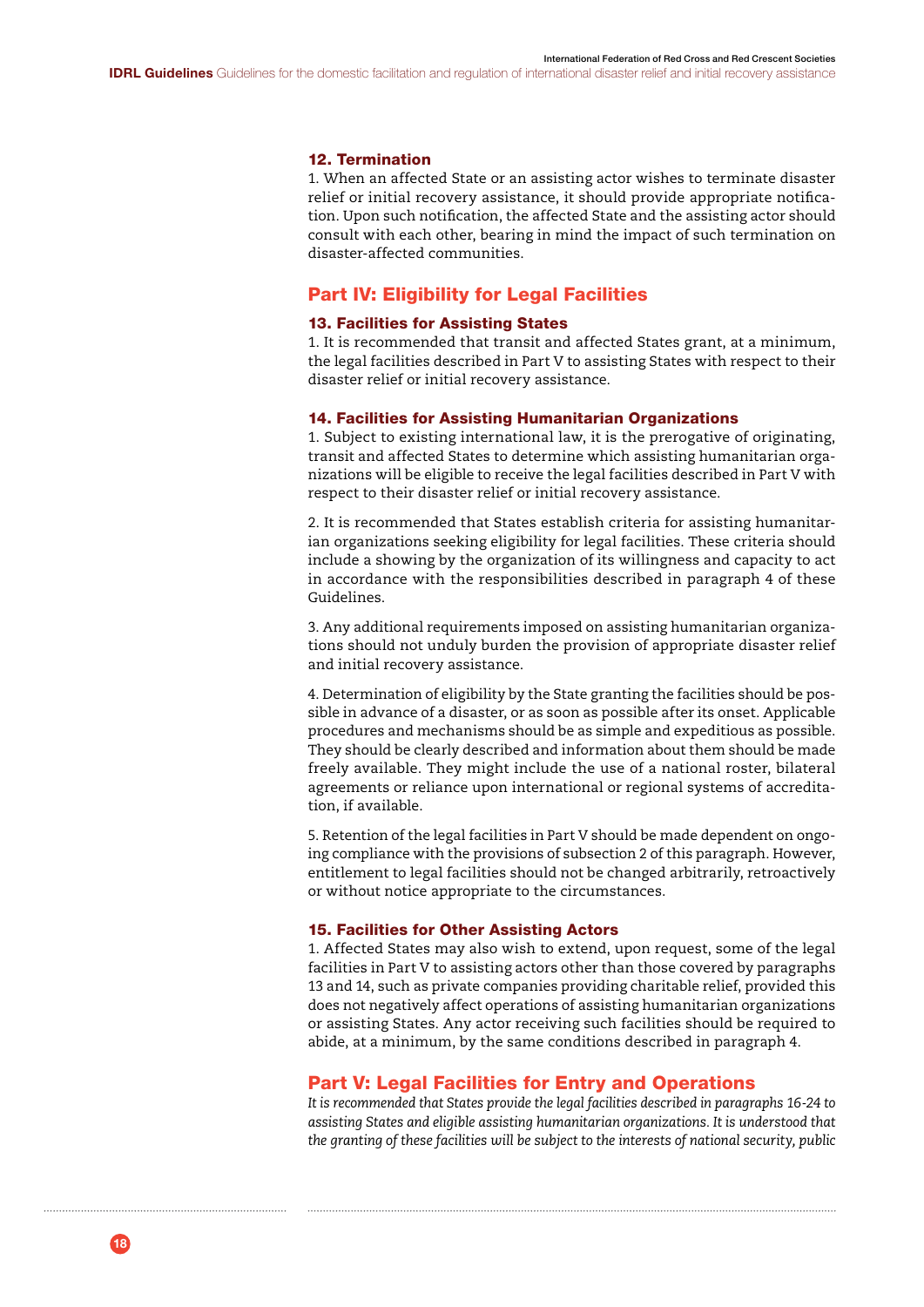*order, public and environmental health, and public morals of the concerned affected, originating and transit States. Measures to protect such interests should be tailored to the exigencies of the specific disaster and consistent with the humanitarian imperative of addressing the needs of affected communities.*

*Where specific facilities recommended here are within the competence of authorities other than the national government, the national government should, where possible and appropriate, encourage those authorities to provide the relevant facilities to assisting States and eligible assisting humanitarian organizations.*

#### 16. Personnel

1. With regard to disaster relief and initial recovery personnel of assisting States and eligible assisting humanitarian organizations, affected States should:

- a. Grant visas and any necessary work permits, ideally without cost, renewable within their territory, for the time necessary to carry out disaster relief or initial recovery activities;
- b. In disaster relief operations, waive or significantly expedite the provision of such visas and work permits;
- c. Establish expedited procedures for temporary recognition of professional qualifications of foreign medical personnel, architects, and engineers, drivers licences and other types of licenses and certificates that are necessary for the performance of disaster relief or initial recovery functions and that have been certified as genuine by the concerned assisting State or eligible assisting humanitarian organization, for the time necessary to carry out disaster relief or initial recovery activities;
- d. Facilitate freedom of access to and freedom of movement in and from the disaster-affected area, bearing in mind the safety of disaster relief and initial recovery personnel.

2. Upon request, originating and transit States should likewise waive or promptly issue, ideally without cost, exit or transit visas, as appropriate, for the disaster relief and initial recovery personnel of eligible assisting humanitarian organizations.

3. Assisting States and eligible assisting humanitarian organizations should consider to what degree disaster relief and initial recovery objectives can be met through hiring local staff.

#### 17. Goods and Equipment

1. With regard to disaster relief and initial recovery goods and equipment exported or imported by, or on behalf of, assisting States and eligible assisting humanitarian organizations, originating, transit and affected States should:

- a. Exempt them from all customs duties, taxes, tariffs or governmental fees;
- b. Exempt them from all export, transit, and import restrictions;
- c. Simplify and minimize documentation requirements for export, transit and import;
- d. Permit re-exportation of any equipment or unused goods which the assisting State or assisting humanitarian organization owns and wishes to retain.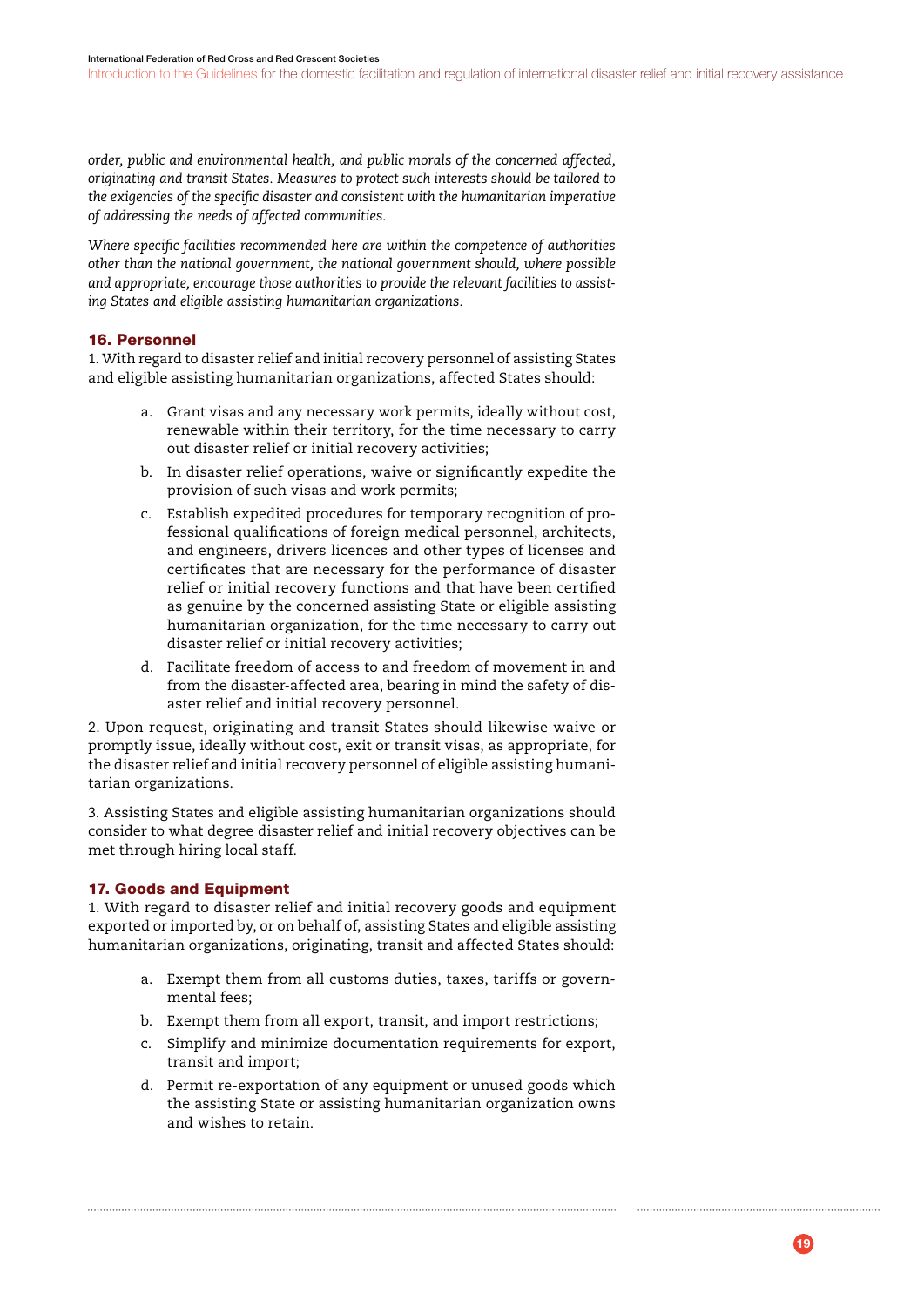2. With regard to disaster relief goods and equipment only, originating, transit and affected States should additionally:

- a. Waive or reduce inspection requirements. Where waiver is not possible, clear relief goods and equipment rapidly and as a matter of priority, through a "preclearance" process where feasible; and
- b. Arrange for inspection and release outside business hours and/or at a place other than a customs office as necessary to minimize delay, in accordance with the safety regulations of the affected State. Assisting States and eligible assisting humanitarian organizations should respect any routes and delivery points prescribed by the affected State.

3. In order to benefit from the facilities above, assisting States and assisting humanitarian organizations should, in accordance with agreed international standards, appropriately pack, classify and mark disaster relief and initial recovery goods and equipment, and include detailed manifests with each shipment. They should additionally inspect all such goods and equipment to ensure their quality, appropriateness for the needs in the affected State, and conformity with the national law of the affected State and international standards.

4. Assisting States and eligible assisting humanitarian organizations should assume responsibility for removing or disposing of any unwanted and unused relief and initial recovery goods, particularly if they may pose a threat to human health or safety, or the environment.

#### 18. Special Goods and Equipment

In addition to the facilities described in paragraph 17:

1. Affected States should grant temporary recognition to foreign registration and plates with regard to vehicles imported by assisting States and eligible assisting humanitarian organizations or on their behalf in disaster relief and initial recovery assistance.

2. Affected States should waive or expedite the granting of any applicable licenses and reduce any other barriers to the use, import or export of telecommunications and information technology equipment by assisting States and assisting humanitarian organizations or on their behalf in disaster relief and initial recovery assistance. Without discrimination against or negative impact to domestic relief actors, affected States should also grant (or where, appropriate, encourage other domestic actors to grant) assisting States and eligible assisting humanitarian organizations priority access to bandwidth, frequencies and satellite use for telecommunications and data transfer associated with disaster relief operations.

3. Originating, transit and affected States should reduce legal and administrative barriers to the exportation, transit, importation and re-exportation of medications and medical equipment by assisting States and eligible assisting humanitarian organizations or on their behalf in disaster relief and initial recovery assistance, to the extent consistent with public safety and international law. Assisting States and eligible assisting humanitarian organizations should take all reasonable steps to ensure the quality, appropriateness and safety of any such medications and equipment and in particular:

a. Any medications they import should be approved for use in the originating and affected State;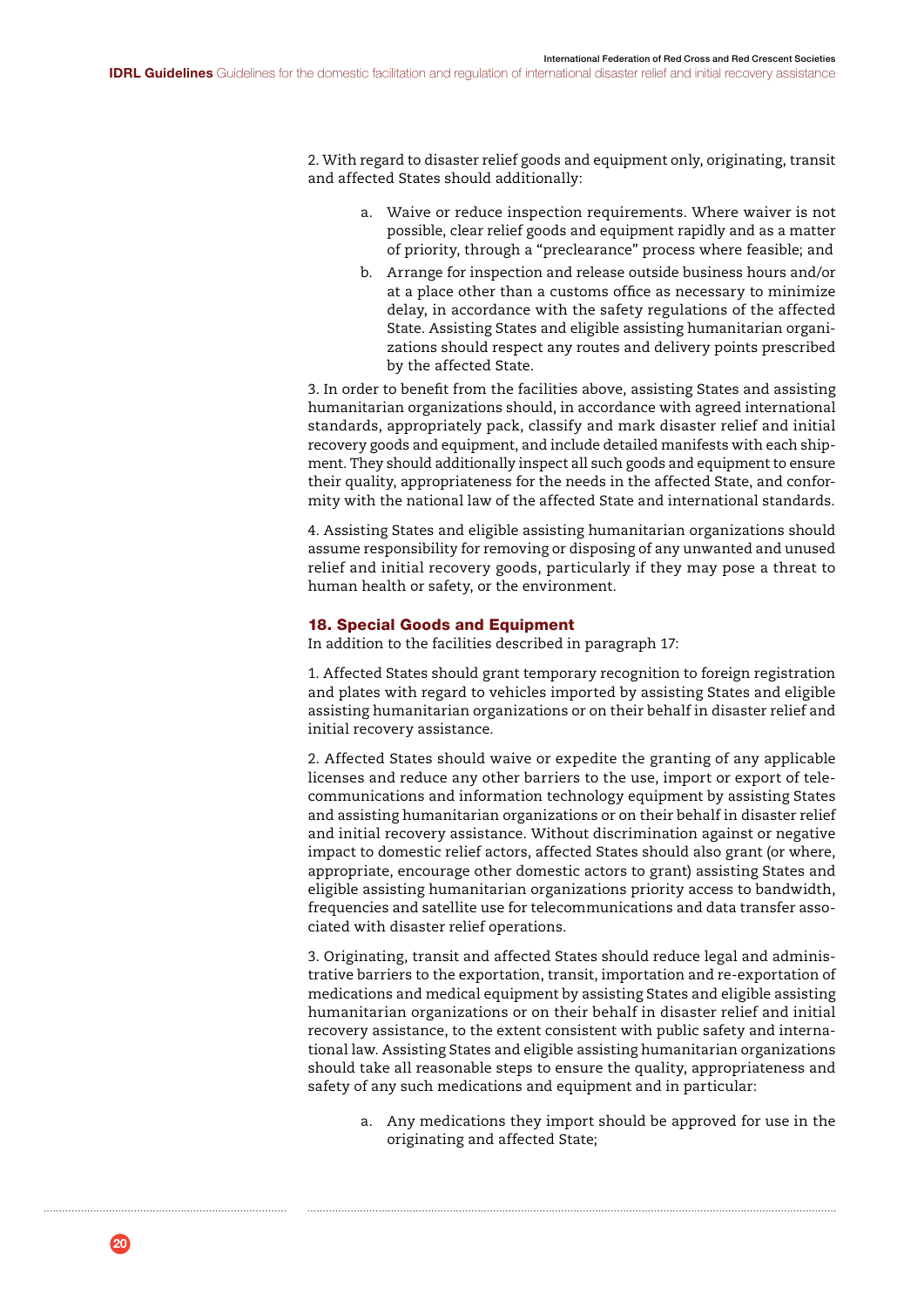- b. Medications they use in their own operations should be:
- (i) transported and maintained in appropriate conditions to ensure their quality and;
- (ii) guarded against misappropriation and abuse.
- c. Any medications they donate for use by others in the affected State should be:
- (i) at least twelve months from their expiration date upon arrival, unless otherwise agreed by receiving authorities;
- (ii) transported and maintained in appropriate conditions to ensure their quality until they reach the affected State; and
- (iii) appropriately labelled in a language understood in the affected State with the International Nonproprietary Name or generic name, batch number, dosage form, strength, name of manufacturer, quantity in the container, storage conditions and expiry date.

4. Originating, transit and affected States should consider whether normal requirements regarding fumigation and prohibitions and restrictions on food imports and exports by assisting States and eligible assisting humanitarian organizations in disaster relief operations can be modified or reduced.

#### 19. Transport

1. Originating, transit and affected States should grant, without undue delay, permission for the speedy passage of land, marine and air vehicles operated by an assisting State or eligible assisting humanitarian organization or on its behalf, for the purpose of transporting disaster relief or initial recovery assistance and, ideally, waive applicable fees.

2. In particular, permission should be granted for overflight, landing and departure of aircraft. Such aircraft should also be authorized to operate within the territory of the affected State as required for the delivery of assistance.

3. Any applicable exit, transit and entry visas for the operating personnel of such transport vehicles should be promptly issued.

#### 20. Temporary Domestic Legal Status

1. Affected States should grant relevant entities of assisting States and eligible assisting humanitarian organizations, upon entry or as soon as possible thereafter, at least a temporary authorization to legally operate on their territory so as to enjoy the rights, *inter alia*, to open bank accounts, enter into contracts and leases, acquire and dispose of property and instigate legal proceedings, for the purpose of providing disaster relief and initial recovery assistance.

2. Assisting States and eligible assisting humanitarian organizations should also be granted the right to freely bring the necessary funds and currencies in or out of the country through legal means and to obtain legal exchange rates in connection with their disaster relief or initial recovery assistance.

3. Affected States should allow assisting States and eligible assisting humanitarian organizations to legally hire and terminate the contracts of local personnel.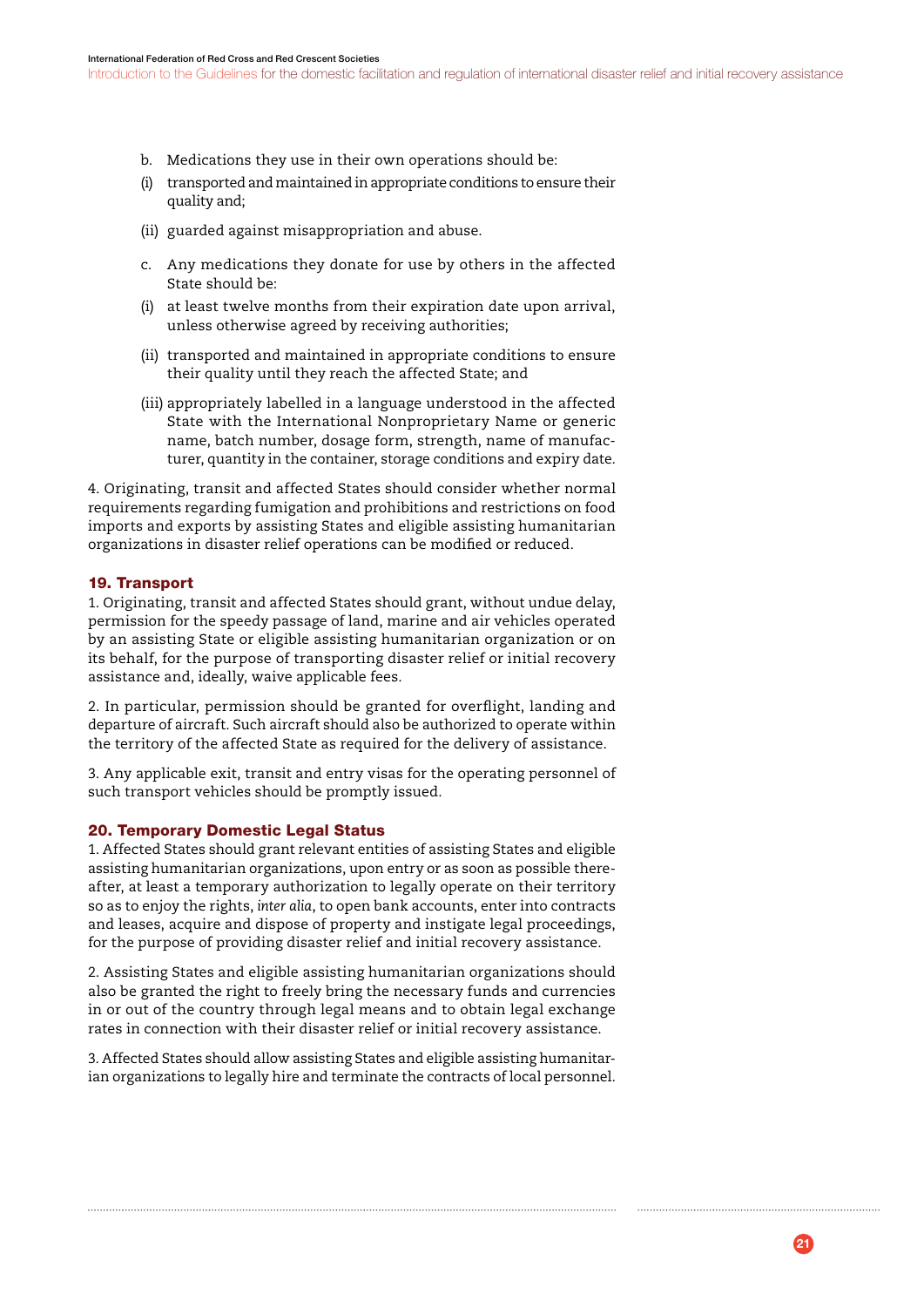#### 21. Taxation

1. Affected States should provide exemptions to assisting States and eligible assisting humanitarian organizations from value-added and other taxes or duties directly associated with disaster relief and initial recovery assistance.

#### 22. Security

1. Affected States should take appropriate measures to address the safety and security of disaster relief and initial recovery personnel of assisting States and eligible assisting humanitarian organizations and of the premises, facilities, means of transport, equipment and goods used in connection with their disaster relief or initial recovery assistance. Assisting States and assisting humanitarian organizations should also take appropriate steps in their own planning and operations to mitigate security risks.

#### 23. Extended Hours

1. Affected States should endeavour to ensure, when necessary, that Stateoperated offices and services essential to the timely delivery of international disaster relief function outside of normal business hours.

#### 24. Costs

22

1. The costs of providing international disaster relief or initial recovery assistance pursuant to these Guidelines should normally be borne by the assisting State or assisting humanitarian organization. However, assisting States may agree in advance with the affected State for the reimbursement of certain costs and fees, or for the temporary loan of equipment.

2. Affected States should consider, when it is in their power and to the extent possible under the circumstances, providing certain services at reduced or no cost to assisting States and eligible assisting humanitarian organizations, which may include:

- a. In-country transport, including by national airlines;
- b. Use of buildings and land for office and warehouse space; and
- c. Use of cargo handling equipment and logistic support.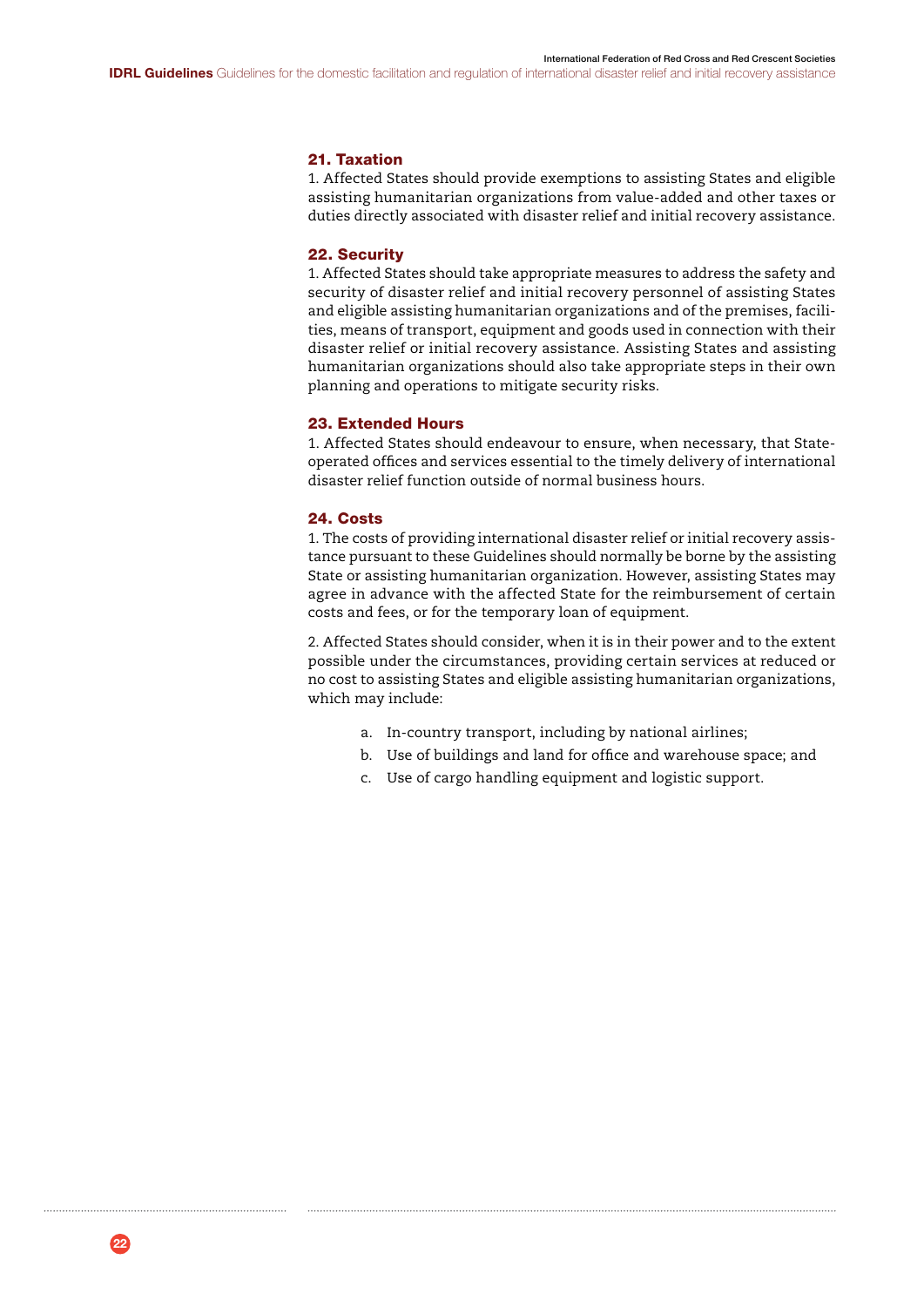### Resolution 4 of the 30th International Conference of the Red Cross and Red Crescent Adopting resolution

The 30th International Conference of the Red Cross and Red Crescent,

*concerned* by the serious plight of all those who urgently require emergency relief and recovery assistance in the wake of disasters;

- *reaffirming* that the fundamental concern of mankind and of the international community in disaster situations is the protection and welfare of the individual and the safeguarding of basic human rights, as stated in the Declaration of Principles for International Humanitarian Relief to the Civilian Population in Disaster Situations, adopted by the 21st International Conference of the Red Cross in 1969;
- *recalling* that the International Red Cross and Red Crescent Movement (Movement) considers it a fundamental right of all people both to offer and receive humanitarian assistance, as stated in the Principles and Rules of the Red Cross and Red Crescent in Disaster Relief as amended by the 26th International Conference of the Red Cross and Red Crescent in 1995;
- *reiterating* that relief actions are an expression of international solidarity and that the extending of relief strengthens friendly relations among peoples and thus contributes to the consolidation of world peace, as stated in Resolution 18 of the 20th International Conference of the Red Cross in 1965;
- *noting* that the United Nations General Assembly has repeatedly highlighted the importance of humanitarian assistance to persons affected by disasters, including in Resolutions 46/182 of 1991, 43/131 of 1988, and 57/150 of 2002, and that both United Nations General Assembly Resolution 32/56 of 1977 and Resolution 6 of the 23rd International Conference of the Red Cross of 1977 adopted a set of "Measures to Expedite Emergency Relief" to facilitate international relief operations;
- *recalling* the commitments undertaken by the international community in the Millennium Declaration of 2000 to intensify cooperation to reduce the number and effects of natural and man-made disasters, and in the Hyogo Declaration and Framework for Action of 2005 to improve national institutional and legal frameworks and to strengthen disaster preparedness for increased resilience and effective response to disasters at all levels;
- *noting* with appreciation the practice of many States to facilitate international disaster relief and recovery assistance when needed and the increased attention and activity of the international humanitarian community to improve the coordination and effectiveness of disaster relief and recovery assistance;
- *welcoming* the progress that has been made in the elaboration and operation of the International Search and Rescue Advisory Group with the support of the United Nations Office for the Coordination of Humanitarian Affairs and the pioneering efforts made by international humanitarian organizations to develop minimum quality and accountability standards and mechanisms for disaster relief and recovery assistance, such as the Code of Conduct for the International Red Cross and Red Crescent Movement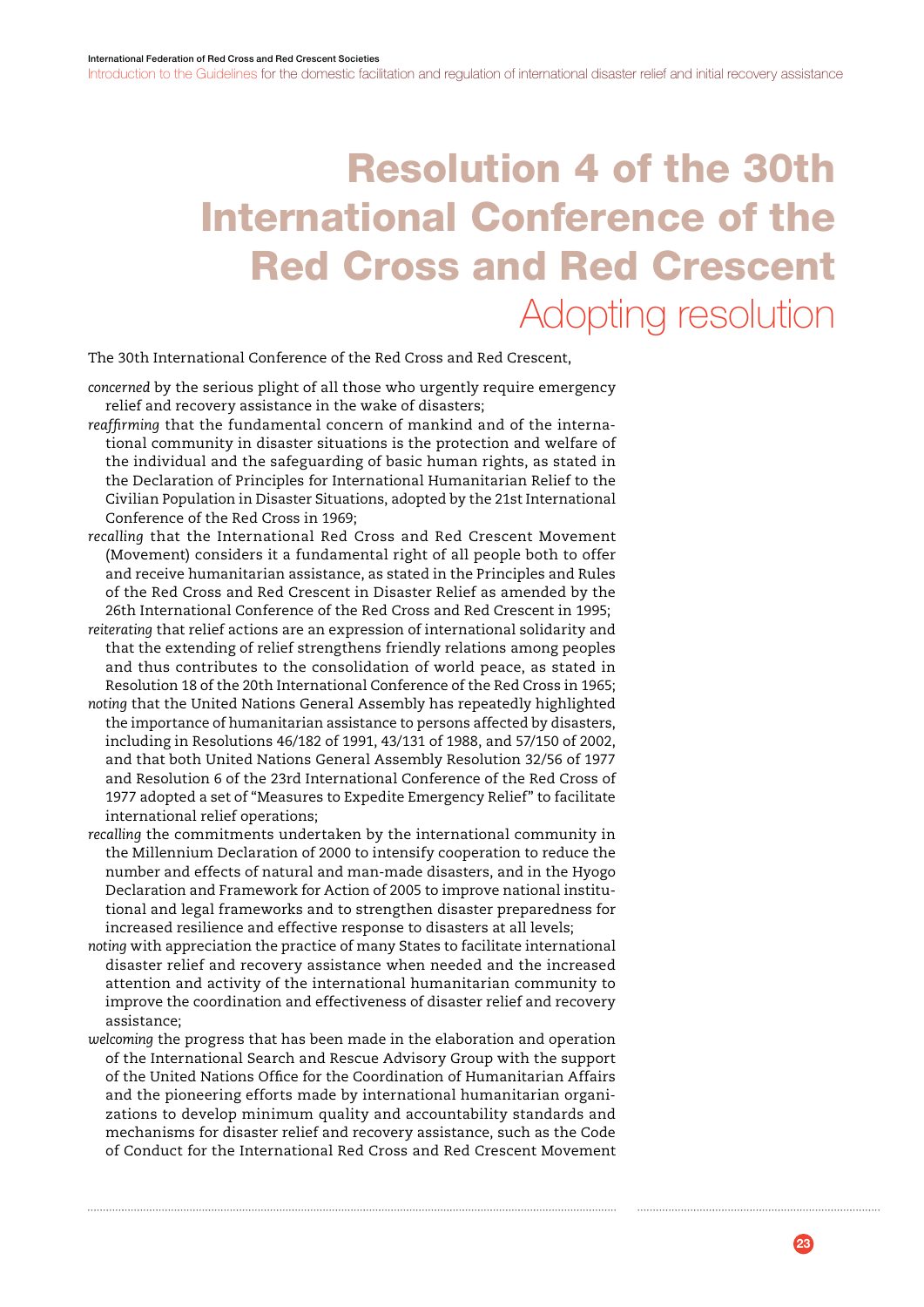and Non-Governmental Organizations (NGOs) in Disaster Relief of 1994 and the Sphere Humanitarian Charter and Minimum Standards in Disaster Response as amended in 2004;

- *recalling* Final Goal 2.1.1 of the 27th International Conference of the Red Cross and Red Crescent of 1999 calling upon States, where necessary, to incorporate linkages to international systems of disaster response in their national disaster-preparedness plans as well as to include clearly defined roles and responsibilities for National Red Cross and Red Crescent Societies, including representation on appropriate national policy and coordination bodies;
- *recalling* further Final Goal 3.2 of the 28th International Conference of the Red Cross and Red Crescent of 2003, and its determination that improved awareness, clarification, application and development of laws, rules and principles applicable to international disaster response will assist in facilitating and improving the coordination, timeliness, quality and accountability of international disaster-response activities and can therefore make a major contribution to the protection of human dignity in situations of disasters;
- *noting* the findings of the International Federation of Red Cross and Red Crescent Societies (International Federation), as expressed in the background document to the Conference (30IC/07/9.1), that the framework of international laws and standards on international disaster relief and recovery remains dispersed and under-utilized, that there is often a lack of harmonization between national law and international standards, and that legal barriers to effective international disaster relief and recovery assistance still persist;
- *recognizing* that the increasing breadth and diversity of international actors involved in disaster relief and recovery has brought important opportunities but also some challenges to assisting persons in need effectively and ensuring the complementarity of international disaster relief and recovery assistance with domestic response efforts and mechanisms;
- *recognizing* the sovereign right of affected States to seek, accept, coordinate, regulate and monitor disaster relief and recovery assistance provided by assisting actors in their territory;
- *considering* the crucial role of domestic law and policy in this respect, which should be further developed consistent with relevant norms and principles of international law;
	- 1. adopts the Guidelines for the Domestic Facilitation and Regulation of International Disaster Relief and Initial Recovery Assistance;
	- 2. encourages States to make use of the Guidelines to strengthen their national legal, policy and institutional frameworks as well as when developing, if appropriate, bilateral and regional disaster-assistance agreements, understanding that the Guidelines do not constitute binding legal obligations;
	- 3. emphasizes that, with regard to Red Cross and Red Crescent disaster relief and recovery activities, the Guidelines will be read consistent with the established rules, principles and practices of the Movement, including the Statutes of the Movement as amended in 1995 and 2006, the Principles and Rules for Red Cross and Red Crescent Disaster Relief as amended in 1995, the Seville Agreement on the Organization of the International Activities of the Components of the International Red Cross and Red Crescent Movement of 1997, and the Supplementary Measures to Enhance the Implementation of the Seville Agreement of 2005, and will not affect any existing legal arrangements between the individual components of the Movement and concerned States;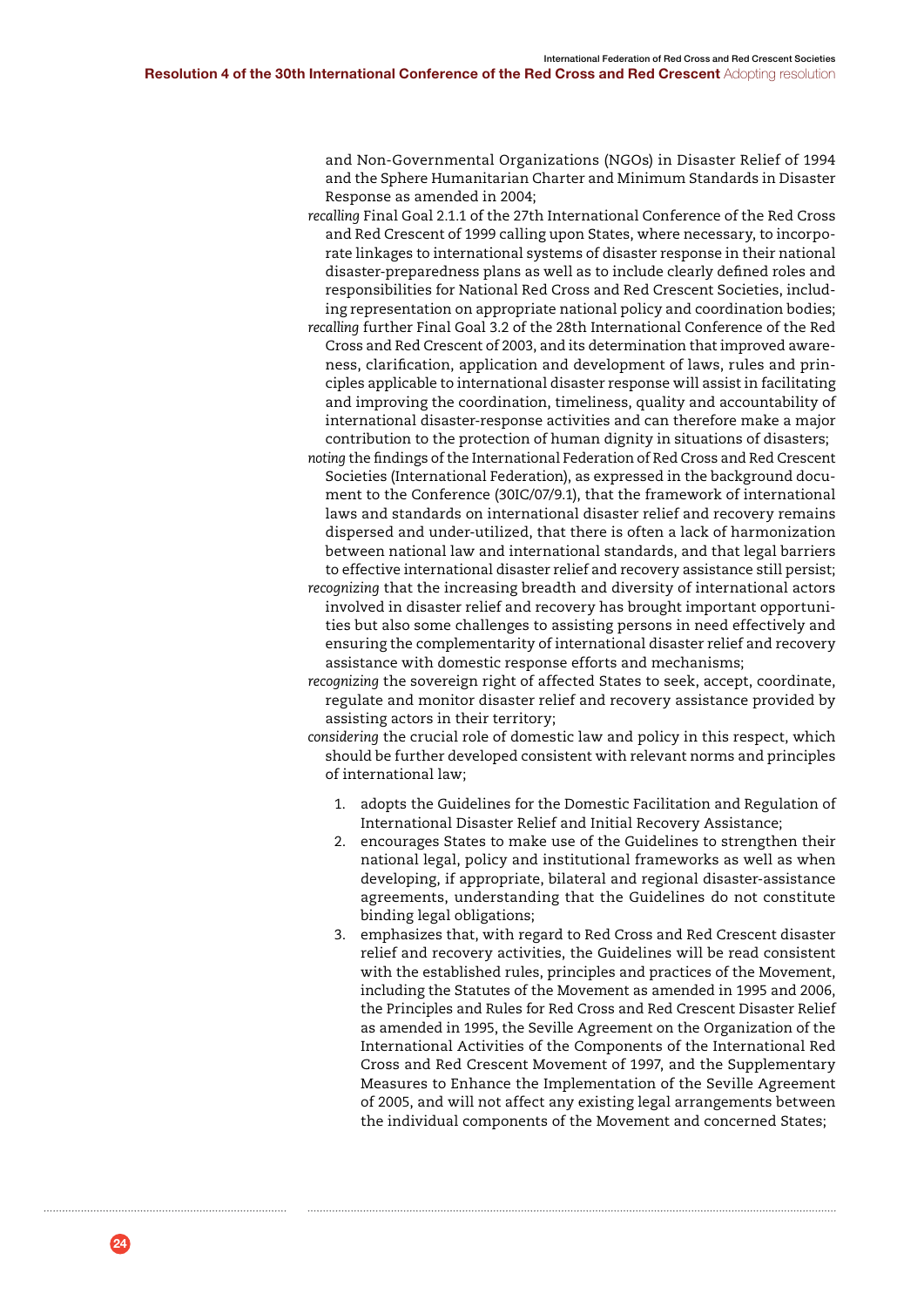- 4. *invites* States, the International Federation and National Societies to bring these Guidelines to the attention of international and regional inter-governmental and non-governmental organizations concerned with disaster relief and recovery assistance;
- 5. *invites* the International Federation and National Societies, in close collaboration with the United Nations as well as other relevant international and regional organizations, to:
- (i) *disseminate* and support the use of the Guidelines in strengthening national legal, policy and institutional frameworks for disaster response;
- (ii) *promote* the mainstreaming of the Guidelines in all relevant existing legal-development, disaster management and risk reduction initiatives, particularly the strengthened International Strategy for Disaster Reduction (ISDR) system and its regional platforms for disaster risk reduction; and
- (iii) *continue* their research and advocacy efforts, and the development of tools and models for the improvement of legal preparedness for disasters;
- 6. *invites* the International Federation, in consultation with National Societies, to submit a progress report on the implementation of this resolution to the 31st International Conference of the Red Cross and Red Crescent.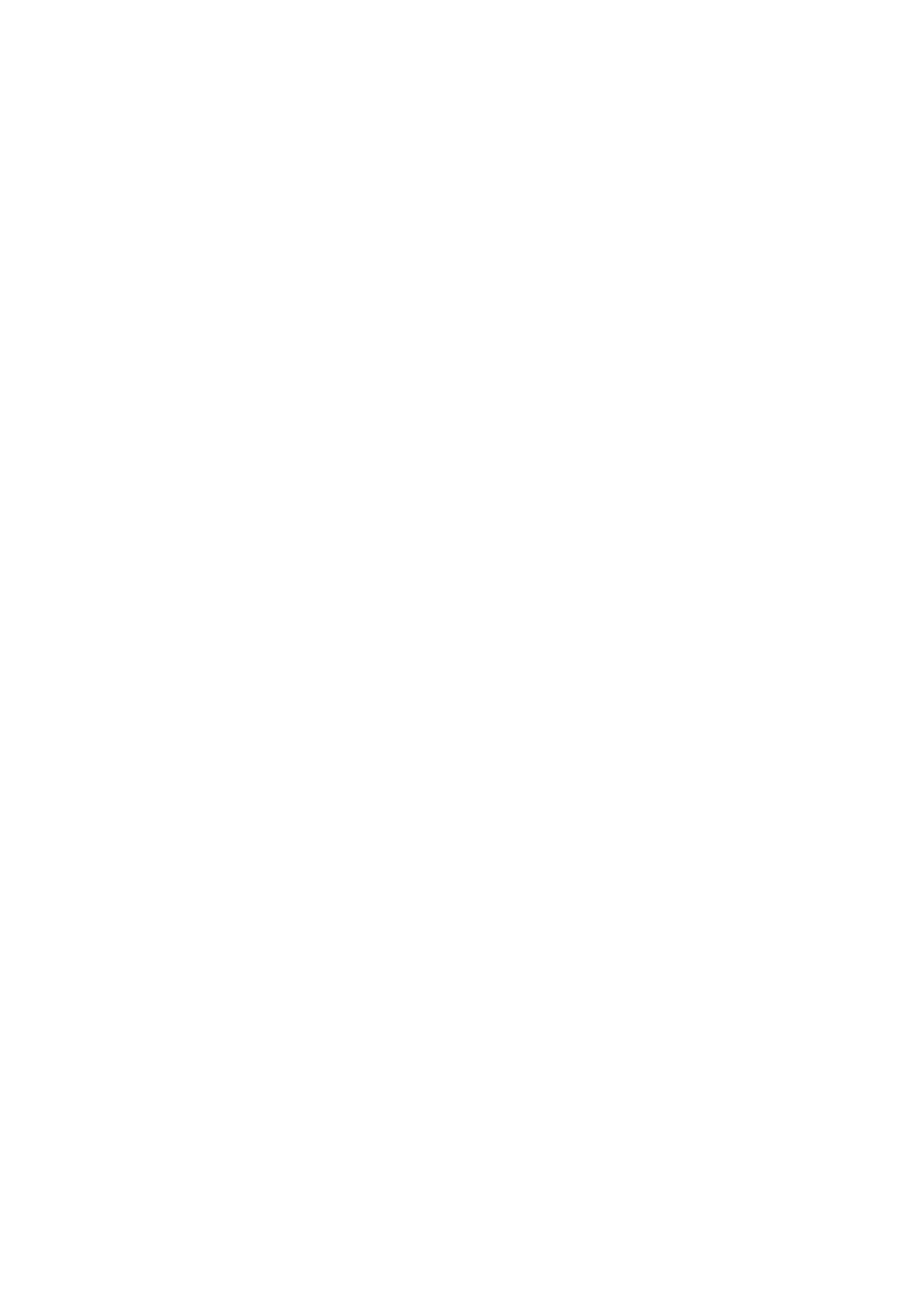### The Fundamental Principles of the International Red Cross and Red Crescent Movement

**Humanity / The International Red Cross and Red Crescent** Movement, born of a desire to bring assistance without discrimination to the wounded on the battlefield, endeavours, in its international and national capacity, to prevent and alleviate human suffering wherever it may be found. Its purpose is to protect life and health and to ensure respect for the human being. It promotes mutual understanding, friendship, cooperation and lasting peace amongst all peoples.

**Impartiality / It makes no discrimination as to nation**ality, race, religious beliefs, class or political opinions. It endeavours to relieve the suffering of individuals, being guided solely by their needs, and to give priority to the most urgent cases of distress.

Neutrality / In order to enjoy the confidence of all, the Movement may not take sides in hostilities or engage at any time in controversies of a political, racial, religious or ideological nature.

Independence / The Movement is independent. The National Societies, while auxiliaries in the humanitarian services of their governments and subject to the laws of their respective countries, must always maintain their autonomy so that they may be able at all times to act in accordance with the principles of the Movement.

Voluntary service / It is a voluntary relief movement not prompted in any manner by desire for gain.

Unity / There can be only one Red Cross or Red Crescent Society in any one country. It must be open to all. It must carry on its humanitarian work throughout its territory.

Universality / The International Red Cross and Red Crescent Movement, in which all societies have equal status and share equal responsibilities and duties in helping each other, is worldwide.